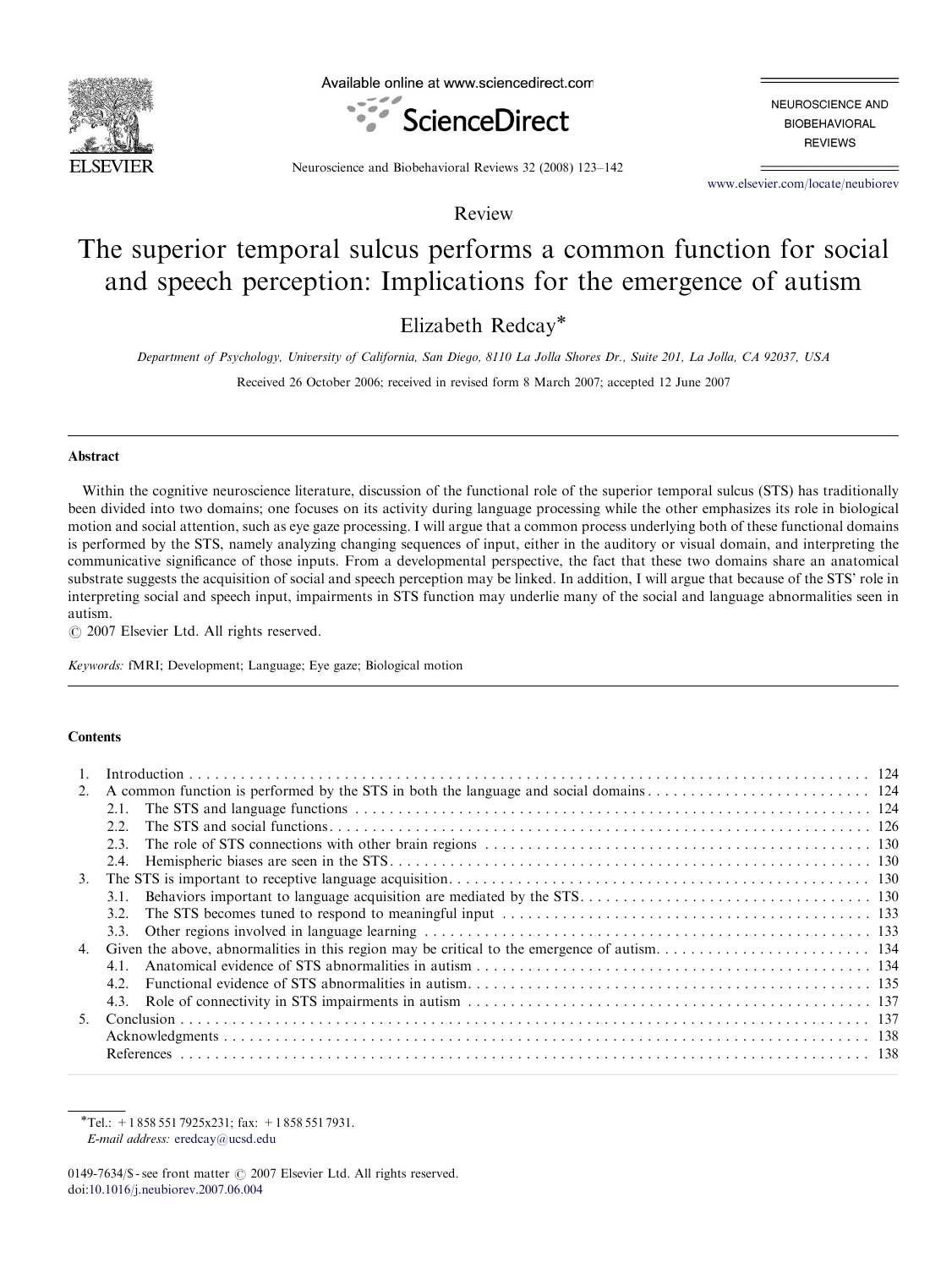# 1. Introduction

Fundamental questions in cognitive science, psychology, and cognitive neuroscience include how do we process our world, how is the brain organized, and in developmental science, how do we acquire these processes. Neuroimaging, particularly functional magnetic resonance imaging (fMRI), gives the advantage of identifying the neural substrates for cognitive processing in healthy participants. With the fMRI method, one typically chooses a cognitive faculty and then identifies the structures underlying the behavior associated with this faculty. Thus, because this technique is only able to answer the question of ''where'' cognitive processing is taking place, the advent of fMRI has brought with it increased claims of modularity. For example, when presented with auditory language stimuli, lateral superior temporal regions will show increases in blood oxygenated level dependent (BOLD) signal as compared to a baseline leading researchers to suggest (or 'confirm' previous neuropsychological data) that these regions within superior temporal cortex are language-specific. However, if one examines a number of studies spanning multiple cognitive domains, it is apparent that the same structures show signal changes to a diverse number of tasks. One such example is Broca's area, located in the inferior frontal gyrus. While this region was traditionally thought to be specific to speech production based on patients with lesions to this area, studies have now revealed its role in visuo-motor integration, lexicosemantic decision-making, and tone discrimination [\(Muller](#page-17-0) [et al., 2001\)](#page-17-0). Thus, this piece of cortex likely performs a domain-general function that underlies these diverse processes.

A greater question, then, for cognitive neuroscience may be not where in the brain is a specific task performed, but rather, how? What is the underlying mechanism? 'How' questions are inherently more theoretical and difficult to test than 'where' but may be essential to advancing our understanding of how we process our world. In this review, I will focus on the superior temporal sulcus (STS). This region is involved in different aspects of social cognition and language processing. I propose that a common function it serves in both of these domains is the parsing of sequences of inputs into discrete units and the extraction of meaning from these units. The STS shows the greatest response to meaningful stimuli of communicative significance. I argue that in development this mechanism of STS function is critical to early receptive language development as language is learned through the joint interaction of child and caregiver through non-verbal, social means. Additionally, I provide evidence for STS abnormalities in autism and propose these may relate to the pervasive social and linguistic deficits seen in this disorder.

# 2. A common function is performed by the STS in both the language and social domains

# 2.1. The STS and language functions

First, I will present evidence for the role of the STS in adult language processing: both auditory and visual. In the auditory domain, human speech is ''a continuously varying stream of sound containing multiple frequencies (formants) changing over time.'' [\(Rimol et al., 2005](#page-18-0)). As such the ability to parse information over time is inherent to speech, and auditory, perception. To comprehend speech, one must first be able to parse this stream of changing frequencies into meaningful discrete elements, such as phonemes, syllables, words, and phrases, and determine the meaning from these elements. Evidence reviewed below suggests this very mechanism is performed by the STS.

The STS is activated by these meaningful discrete elements ranging in complexity and duration from tones to narratives. However, the degree and location of activation in the STS varies by stimulus complexity and 'meaningfulness'. For example, greater activation is seen in the STS to narratives, in which the meaning of the entire passage must be tracked, than to sentences [\(Xu et al., 2005](#page-19-0)) [\(Fig. 1A](#page-2-0)) or reversed stories ([Crinion et al., 2003\)](#page-16-0). However, the response to sentences is greater than to meaningless pseudo-word sentences ([Roder et al., 2002](#page-18-0)), a finding for which the authors suggested a specific role of the STS in semantic processing. Other researchers finding similarly greater activity to sentences than non-speech have interpreted the STS, specifically anterior STS (aSTS), as important to intelligible speech processing ([Scott et al.,](#page-18-0) [2000, 2006\)](#page-18-0). In one study [\(Scott et al., 2000](#page-18-0)), two conditions of intelligible speech (easy sentences and noise-vocoded speech) and two conditions of unintelligible speech (reversed speech and reversed noise-vocoded speech) were presented. Noise-vocoded speech is created by manipulating the periodicity and pitch information extracted from speech excerpts and the resulting sound is like a harsh whisper. This speech is intelligible after a brief training session, although difficult to understand. aSTS activity was greater to the intelligible speech (both easy and noise-vocoded speech) than to the unintelligible reversed speech and noise-vocoded speech. Greater STS activation is also seen at the single word level, as shown by greater activation to words when compared to signal correlated noise (SCN) [\(Wise et al., 2001](#page-19-0)). SCN is created by adding white noise to the speech envelope thus producing a stimulus with similar acoustic properties but no phonetic, lexical, or semantic information. [Wise et al. \(2001\)](#page-19-0) also report STS activation in this same posterior STS (pSTS) site during retrieval of single words from within a specified category (i.e. fish: cod, salmon, trout). Thus, summary of these studies suggest the STS plays a specific role in higher-linguistic processing of meaningful (i.e. intelligible, semantic) speech.

Interestingly, studies examining complex, meaningful (i.e. semantic, familiar) but non-linguistic sounds such as environmental sounds, tool sounds, animal sounds, or human non-speech vocal sounds also elicit STS activation. These studies suggest the STS is not responding to the linguistic aspects of speech specifically. Meaningful sounds (i.e. tools, animals, liquids, dropped objects) and nonmeaningful sounds (such as reversed sounds) both activate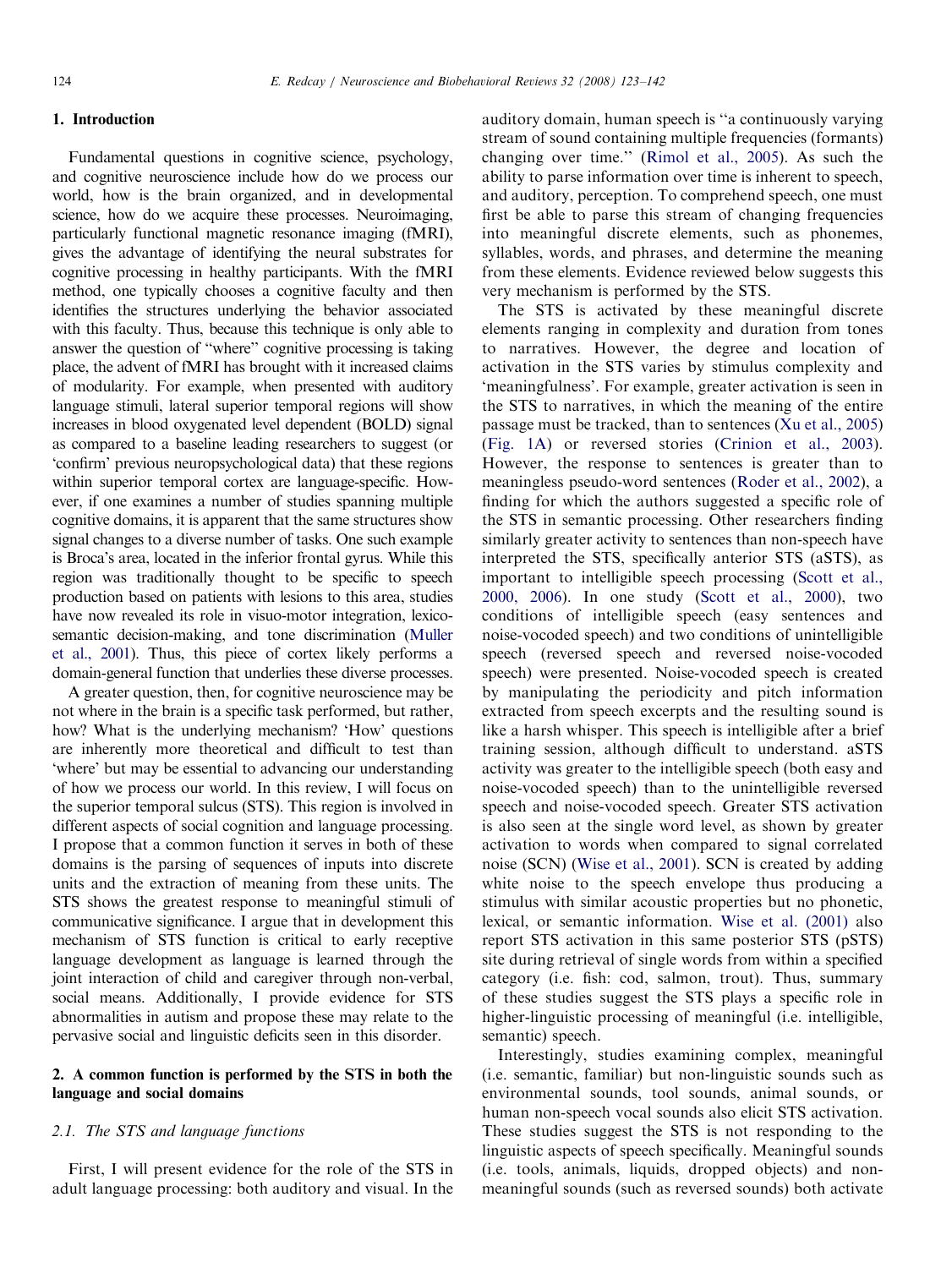<span id="page-2-0"></span>

Fig. 1. Activation of the superior temporal sulcus by language (A) and social (B) stimuli. (A) This image reveals variation in both the degree and location of activation for language stimuli. Each component of a narrative (e.g. letter strings, words, and sentences) activates the STS but the greatest activation is seen to the most complex stimulus, a narrative. This hierarchical response of the STS is seen in social perception as well as speech perception. (B) This image, taken from [Allison et al. \(2000\)](#page-15-0), plots the point of peak activation to various forms of biological motion perception in the left hemisphere (a) and the right (b). The numbers in superscript refer to references found in [Allison et al. \(2000\)](#page-15-0). Note for both (A) and (B) the distributions for activation to both biological motion and speech perception are bilateral and along the anterior to posterior axis. Panel (A) was reprinted from Neuroimage, 25, Xu, J., Kemeny, S., Park, G., Frattali, C., Braun, A. ''Emergent features of word, sentence, and narrative comprehension.'' 1002–1015, Copyright (2005) with permission from Elsevier. Panel (B) was reprinted from Trends in Cognitive Sciences, 4, Allison, T., Puce, A., McCarthy, G. ''Social perception from visual cues: Role of the STS region'', 267–278, Copyright (2000), with permission from Elsevier.

bilateral posterior and middle STS (pSTS and mSTS) ([Lewis et al., 2004, 2005\)](#page-17-0). However, meaningful sounds show a left lateralization when compared to non-meaningful sounds ([Engelien et al., 2006;](#page-16-0) [Lewis et al., 2004\)](#page-17-0). Within the category of meaningful sounds, those that are human voice-specific (i.e. laughs, cries) elicit greater STS activation than those that are non-human environmental or mechanical sounds ([Belin et al., 2000\)](#page-15-0). Animal vocal sounds also elicit a greater degree of left STS activation than non-vocal sounds, but this difference is smaller than that of human vocal sounds [\(Belin et al., 2004;](#page-15-0) [Fecteau](#page-16-0) [et al., 2004](#page-16-0)). In sum, the STS is activated by complex, meaningful sounds that are both linguistic and nonlinguistic and preferential activation is seen to human produced sounds.

In addition, studies with stimuli containing no lexical or semantic information also show activation within STS, albeit not as strong as auditory stimuli with linguisticcommunicative significance such as speech or familiar sounds. Hearing pseudo-words elicits greater STS activation than tones ([Binder et al., 2000](#page-15-0)). These authors interpret this greater activation to complex speech and non-speech as evidence for the STS' role in the analysis of complex acoustic features rather than lexical-semantic processing described in the above paragraph. These complex acoustic features would not necessarily have to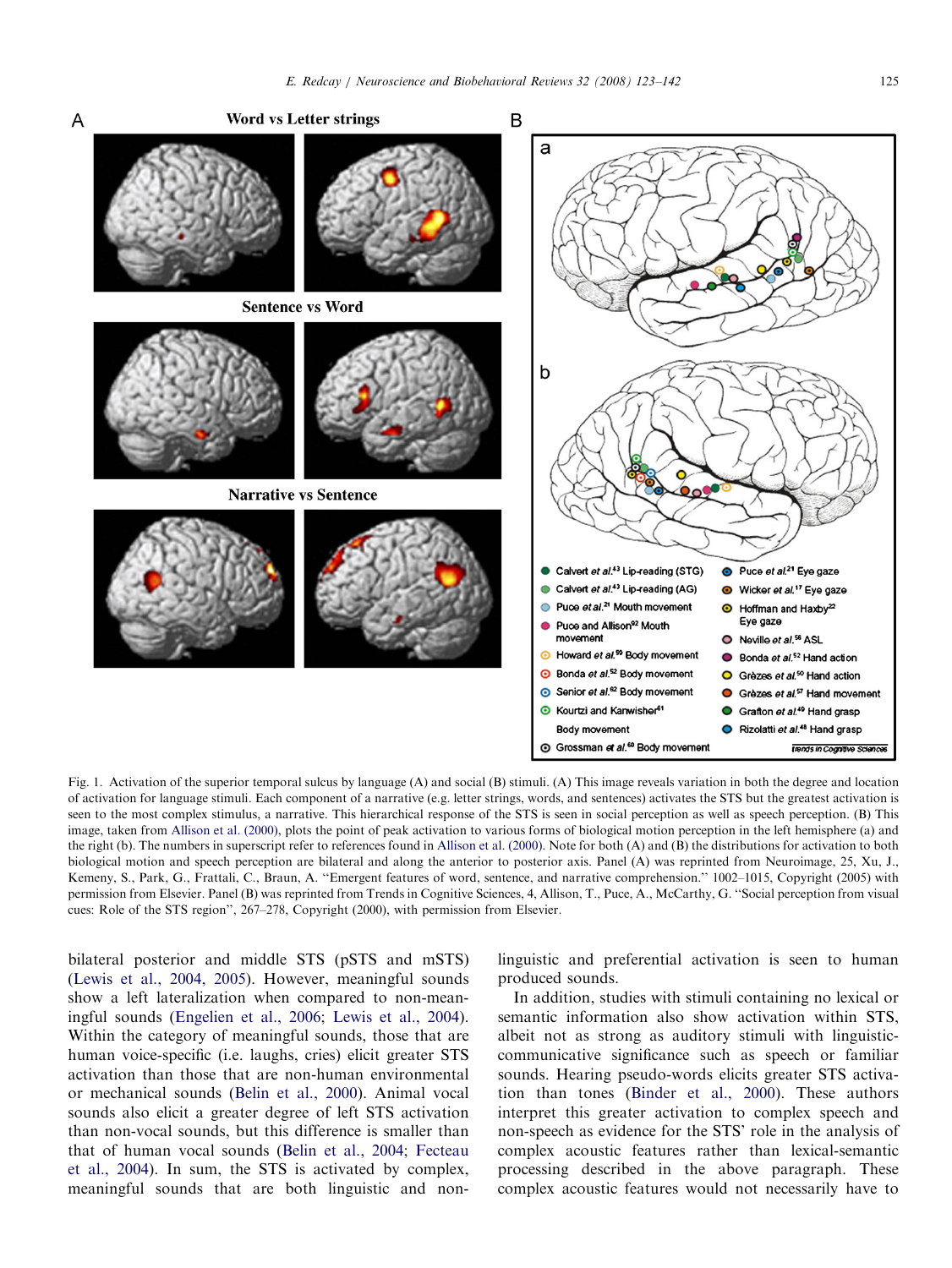connote meaning to elicit STS activity as seen in another study in which monosyllabic nonsense words showed a greater STS response than sine wave analogs [\(Voulouma](#page-18-0)[nos et al., 2001](#page-18-0)). Sinewave analogs of speech maintain the same pitch countour, amplitude envelope, relative formant amplitude, and relative intensity of their speech counterparts [\(Vouloumanos et al., 2001\)](#page-18-0), but the frequencies are altered. Thus, when first heard these sinewave analogs sound like an ''electronic glissado''; however, with training, subjects report hearing a syllable [\(Dehaene-Lambertz et al.,](#page-16-0) [2005\)](#page-16-0). Comparison of perception of the sinewave analog as a syllable versus perception as noise results in greater STS activation ([Dehaene-Lambertz et al., 2005;](#page-16-0) [Mottonen](#page-17-0) [et al., 2006](#page-17-0)). Phonemes show greater mSTS activation than non-phonemic auditory patterns ([Liebenthal et al.,](#page-17-0) [2005\)](#page-17-0). At an even simpler level, single consonants repeated in a random order produce greater activity in pSTS than noise ([Rimol et al., 2005\)](#page-18-0). Finally, even perception of sounds with no phonetic components, such as sine wave analogs not perceived as speech, show a greater response in the STS than perception of simple tones ([Vouloumanos](#page-18-0) [et al., 2001\)](#page-18-0). The common denominator of activation in the STS in these studies appears to not be meaningfulness but rather perception of units of sound, such as sentences, words, laughter, phonemes, and even consonants. However, with increasing complexity and linguistic or communicative relevance, activation within the STS increases.

[Specht and Reul \(2003\)](#page-18-0) examined this hierarchical nature of STS activation by examining the response to words, sounds, and tones in the STS in the same experiment. These authors found an interaction by hemisphere in speech and non-speech processing. Specifically, hearing words elicited greater activity than tones in both left and right hemispheres but presentation of words showed greater activity than sounds in left STS (lSTS) while presentation of sounds showed greater activity than words in right STS (rSTS) [\(Specht and Reul, 2003\)](#page-18-0). In a separate study of words, syllables, and familiar sounds (i.e. animal and mechanical), functional variation was seen along the anterior to posterior axis. aSTS and pSTS were specific to speech while mSTS responded to both sounds and speech ([Giraud and Price, 2001](#page-16-0)).

Interestingly, the rate of presentation of auditory stimuli affects STS response. In one study, rate of word presentation varied from 1 stimulus per minute to 75 per minute, with 4 rates in between. When the linear response to rate of word presentation was modeled, activation was found along the anterior to posterior extent of the STS, with the greatest response to rapid acoustic presentation rates. [Wise](#page-19-0) [et al. \(2001\)](#page-19-0) interpret these findings, in addition to their findings of greater STS activation to word recall and verb generation, as evidence for the STS involvement in ''transiently representing phonetic sequences, whether heard or internally generated and rehearsed.''

In sum, the common underlying function of the STS in the auditory language domain is parsing of this rapid stream of input into discrete meaningful elements. Greater

STS activation is seen with both increasing degrees of significance (i.e. semantic or paralinguistic information) and complexity in the auditory input, with the weakest activation seen to the simplest, non-meaningful, non-social sounds: tones. Because the STS is activated by auditory sounds of almost all levels of complexity and meaningfulness, to differing degrees, an important question is do complex stimuli that engage similar semantic and linguistic analysis but in the visual domain elicit STS activity? In other words, is the STS specific to auditory processing or is it responsive to the patterns associated with linguistic processing. The literature on the brain response to sign language can address this question.

Studies of the neural bases of sign language (SL) typically measure the neural response to SL in deaf native signers, hearing signers, and hearing non-signers. Evidence from these studies suggests auditory and visual processing of linguistic stimuli, including signed sentences, words, and sublexical phonetic units, utilize very similar neural substrates ([Neville et al., 1998;](#page-17-0) [Petitto et al., 2000;](#page-18-0) [Sakai et al.,](#page-18-0) [2005](#page-18-0)), although some have found a greater extent of STS activation in the right hemisphere in signers [\(Neville et al.,](#page-17-0) [1998](#page-17-0)). Another study found a left-lateralized response in deaf native signers to linguistic facial expressions with a verb sign [\(McCullough et al., 2005](#page-17-0)). When presented with SL alone, non-signers may activate the STS but to a lesser degree than signers because these gestures hold no meaning to nonsigners ([Levanen et al., 2001;](#page-17-0) [MacSweeney et al., 2004](#page-17-0); [Sadato et al., 2004\)](#page-18-0). Further, this STS activation in nonsigners tends to be more posterior [\(MacSweeney et al., 2004\)](#page-17-0). Additionally, studies of speech reading from the face find a greater response in aSTS to speech reading as compared to meaningless face motions [\(Campbell et al., 2001](#page-16-0)).

As in the auditory domain, the STS is also activated by non-linguistic, but meaningful, inputs. In the visual domain, these ''inputs'' are communicative gestures. Studies suggest processing of these communicative gestures is supported by STS regions [\(Gallagher and Frith, 2004](#page-16-0); [MacSweeney et al., 2004](#page-17-0); [Nakamura et al., 2004](#page-17-0)), but the activation is greater to sign language than to gestures only to native signers (both deaf and hearing) [\(MacSweeney](#page-17-0) [et al., 2004](#page-17-0)). This parallels findings in the auditory domain in which activation is greater to linguistic input than to semantic non-linguistic input such as environmental sounds or laughter. Overall, like spoken language, sign language appears to be processed by a network of regions including STS, and the degree of activation is related to the meaningfulness of the information. Thus, linguistic activation of STS is not specific to the auditory modality but rather is involved in parsing auditory or visual sequences of input into discrete units that can convey meaningful, communicative information.

## 2.2. The STS and social functions

A separate literature reveals the role of the STS in social perception. Social perception refers to the initial stages of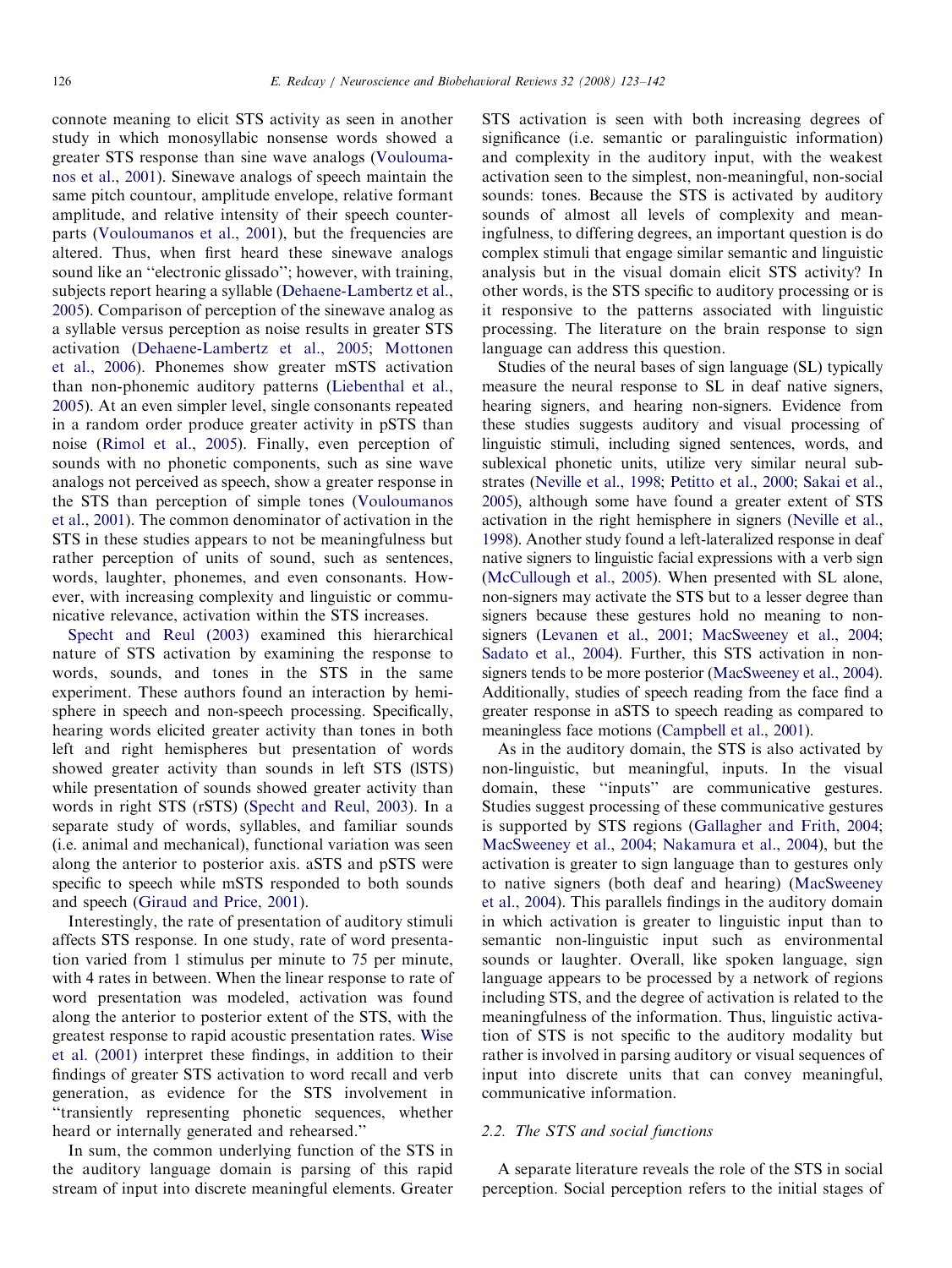evaluating the social communicative intentions of others by analysis of eye-gaze direction, facial expressions, body movements, and other types of biological motion ([Allison](#page-15-0) [et al., 2000](#page-15-0)) [\(Fig. 1B](#page-2-0)). Like in the language domain, an important component to STS activation in social perception is temporal processing. Hearing a sentence requires representing each linguistic unit heard over time and then extracting the intended meaning. Viewing a facial expression requires representing each facial cue over time and assigning meaning to the specific order of facial cues. Importantly, the greatest response within the STS is seen to dynamically changing, social stimuli, although a response is also seen to static biologically relevant stimuli, such as faces [\(LaBar et al., 2003](#page-17-0)), or stimuli with implied motion ([Jellema and Perrett 2003a\)](#page-17-0). Further, perception of this motion, or implied motion, recruits a large response from cells within the STS only if the visual actions follow a specific sequence ([Jellema and Perrett, 2003b\)](#page-17-0). Thus, while speech and social perception appear to be separate behavioral domains, they both share a common function of first parsing sequences of input into units and second interpreting meaning from those units in the STS.

Social stimuli which elicit activation within the STS fit broadly into the category of biological motion, or the ''visual perception of a biological entity engaged in a recognizable activity'' ([Pelphrey and Morris, 2006](#page-18-0)). The perception of biological motion engages a broad network of brain regions including superior temporal areas, and visual regions within both ventral (object) and dorsal (motion) regions [\(Vaina et al., 2001](#page-18-0)). The STS receives inputs on both form and motion and integrates these to identify a moving form and to extract social significance from this form. This function is seen in a diverse number of biological motion tasks ranging from eye gaze perception to perception of a social, moving form from point-light displays. While motion, or implied motion, must be present to activate the STS, the degree and location of activation appears to vary by degree of complexity, type of motion, and biological relevance. Specifically, like in the language domain, a hierarchy of STS activation is seen with the greatest degree of activation to dynamic, complex, and socially meaningful stimuli (e.g. emotional facial expressions) and the lowest to non-meaningful, non-social motion (i.e. random motion), with no activation seen to static, non-socially relevant stimuli. These stimuli will be reviewed in turn below.

Facial expressions are a complex form of biological motion in which a number of facial muscles change over time in a specific sequence to convey a particular emotion. It has been proposed that the role of the STS in face perception is to process changeable aspects of faces perception of eye gaze, expression, and lip movement ([Haxby et al., 2000, 2002](#page-16-0)). A separate region, the fusiform gyrus (FG) is involved in invariant aspects of faces perception of unique identity [\(Haxby et al., 2000, 2002\)](#page-16-0), highlighting the dissociation between recognizing who a person is and what a person is trying to communicate. [LaBar et al. \(2003\)](#page-17-0) presented subjects with identity morphs in which one neutral face morphed into a different person's neutral face and emotion morphs in which the same face morphed from a neutral to angry or fearful expression. In comparison to the identity morphs, emotion morphs elicited greater responses in aSTS and pSTS, in addition to ventral anterior cingulate gyrus, ventromedial prefrontal cortex, middle frontal gyrus, and medial FG ([LaBar et al.,](#page-17-0) [2003](#page-17-0)). The authors suggest the STS is responsive to changes across emotions, but not identities, because it is sensitive to motion that is biologically plausible, such as changes in facial muscles on the same face.

One type of biological motion involving the face is a change in eye gaze direction. This powerful social cue can convey an enormous range of social and communicative signals including boredom, envy, disgust, fear, interest in another object, or sharing of interest in that object, for example. When subjects were asked to selectively attend to eye gaze direction, more activity was seen in the left STS and intraparietal sulcus (IPS) than when they were asked to attend to person identity; however when attending to identity versus gaze, greater activation was seen in right lateral FG and inferior occipital gyrus (IOG) [\(Hoffman](#page-17-0) [and Haxby, 2000](#page-17-0)). Furthermore, viewing an averted as opposed to direct gaze activates STS and IOG to a greater extent [\(Hoffman and Haxby, 2000\)](#page-17-0). A series of experiments with a brain-damaged patient who had a lesion of the right superior temporal gyrus (STG) revealed a selective deficit in using eyes as a cue to shift attention [\(Akiyama et al.,](#page-15-0) [2006a, b](#page-15-0)), suggesting this region is critical to perceiving eye gaze shifts as meaningful. A similar conclusion can be drawn from an fMRI study in which subjects were shown faces with eye gaze cues, faces with direct gaze and an arrow drawn on top of the face, faces with non-meaningful eye gaze (i.e. cross-eyes), and arrows alone [\(Hooker et al.,](#page-17-0) [2003](#page-17-0)). Importantly, images were presented in a way that implied eye motion by presenting a series of pictures with eye gaze shifts in 10 different locations. Bilateral STS activation was found when subjects viewed a face with averted gaze as compared to three control tasks (an arrow pointing the same direction, an arrow pointing on a face with direct eye gaze, and a face with eye motion with no directional information). One could argue that an arrow is not as complex as a face and perhaps this is why greater activation was seen to a gaze shift than to an arrow pointing. However, in a separate fMRI study in which complexity is controlled, eyes still elicit greater STS activation ([Kingstone et al., 2004\)](#page-17-0). In this study ambiguous cartoon stimuli were presented to participants and in one condition were described as eyes with a hat while in another condition were described as a car with headlights. In both cases, movement of the ''eyes'' or ''headlights'' triggered an attentional shift to an asterisk. However, STS activation was only seen in the condition in which subjects were told the cartoon was eyes and a hat. Thus, activation is greatest to a social stimulus (i.e. a face) that is conveying information to the subject (averted gaze in this study).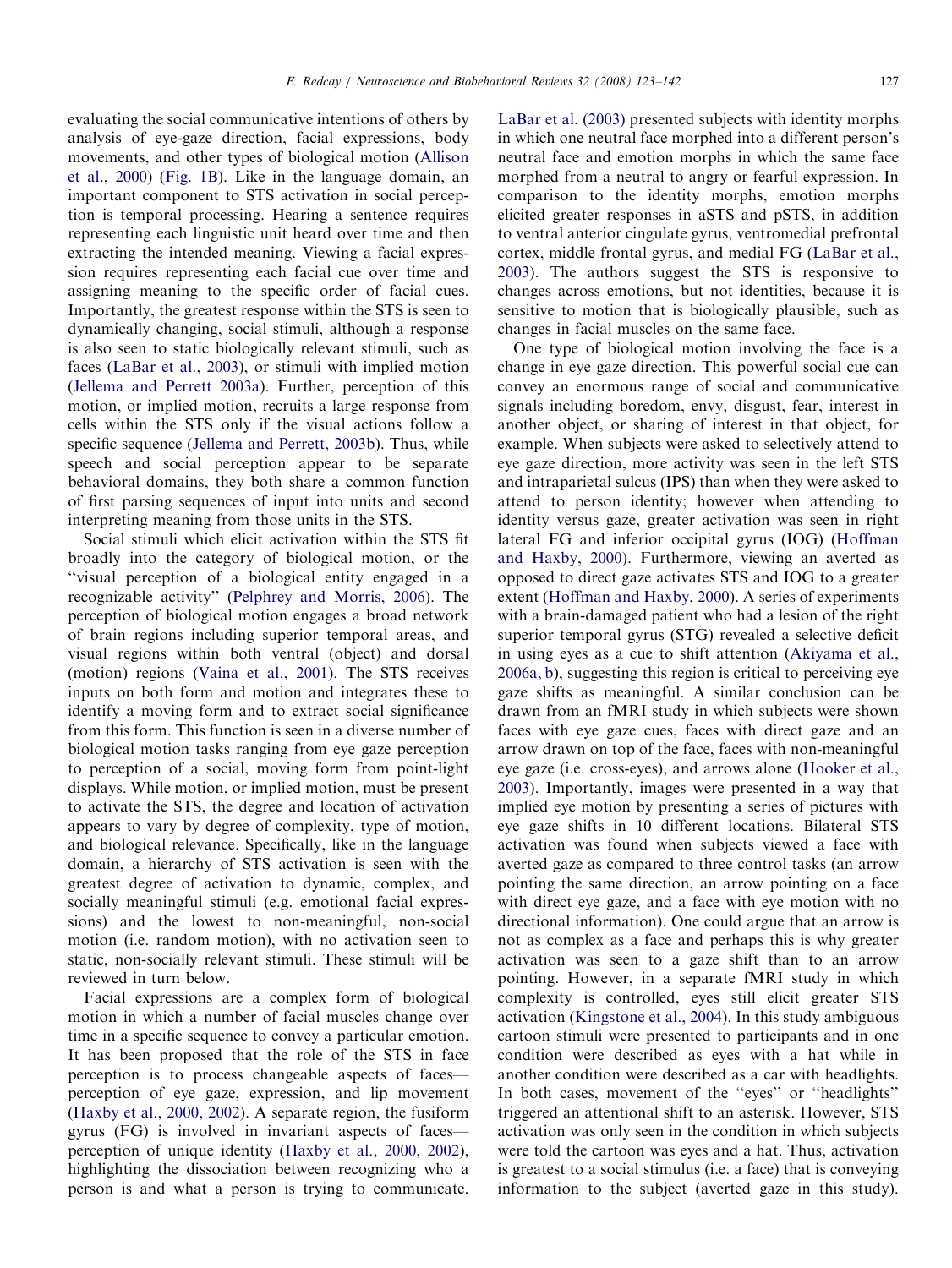Further, from the Hooker et al. study, one might suggest that rather than social relevance, the STS may simply be more responsive to averted gaze than to direct. However, an fMRI study ([Pelphrey et al., 2004\)](#page-18-0) examined the STS response to averted vs. direct gaze and found greater STS activation to direct gaze. In this case, a virtual person appeared to be walking towards the subject with averted gaze and as he approached he shifted his gaze to direct. In this case, the shift to direct gaze is more socially relevant and therefore meaningful than the averted gaze. Thus, a socially significant gaze shift (or implied shift) seems to be the specific stimulus that elicits STS response in studies of eye gaze processing.

The above studies reveal that the role of the STS in face processing is in identifying the changeable aspects of faces, such as eye gaze, head orientation, lip-reading, and facial expressions (particularly when conveying an emotion). Each of these "changeable aspects" convey social communicative significance through specific, sequenced movements. For example, a facial expression can be thought of as a series of visual-spatial components (of a face) that are ordered in a specific temporal manner to convey a particular emotion. This is very similar to a sentence that is formed by connecting discrete elements (from the level of consonant to word) in a specific, meaningful order to convey a thought. [Ekman and Friesen \(1978\)](#page-16-0) have identified 46 discrete muscle movements of the face that they term action units (AU). Combinations of these AUs code for different facial expressions. In the auditory domain, an AU can be thought of as a single phoneme, or even letter of the alphabet, combinations of which lead to an infinite set of possible expressions, although only a handful do we recognize as meaningful (Fig. 2). I propose the function of the STS is to perceive, or extract, a meaningful unit created from a sequence of input units (i.e. AUs or phonemes) presented over time.

Motion in other parts of the head and body can also elicit strong STS activity. For example, when a subject approaches a person (through virtual reality in the scanner) STS activation is seen when the person is making a gesture but not when he is standing still [\(Morris et al., 2005\)](#page-17-0). In an fMRI adaptation experiment, [Andrews and Ewbank \(2004\)](#page-15-0) found greater activation in STS when head orientations (viewpoints) were varied but identity was kept constant than when identities varied but viewpoint was kept constant [\(Andrews and Ewbank, 2004\)](#page-15-0). STS activation is seen to movement of different regions of the face and body separately [\(Pelphrey et al., 2005b](#page-18-0); [Puce et al., 1998\)](#page-18-0). Finally, observation of simple finger tapping can also elicit STS activation ([Iacoboni et al., 2001](#page-17-0)).

In addition to recognizing human activity, an important component of STS function is the ability to extract meaning from that activity. Greater activation in the STS is seen when the subject infers a goal or intention of the other person as compared to simple perception of biological motion. In fact, studies of biological motion perception often imply goals or intentions of an observer. A shift in eye gaze, for example, is a movement that conveys social meaning but it also can elicit conjecture on what the person who is doing the gaze shift is thinking. This function may explain why STS activation appears in studies of theory of mind (TOM) perception, or having an understanding of the goals, intentions, or beliefs of another person [\(Frith and Frith, 2003\)](#page-16-0). Evidence from lesion and fMRI studies in humans and single cell recording studies in macaque monkeys suggests that when a person's (or object's) actions implies goal-directed behavior greater STS activation is seen. Patients with lesions to the



Fig. 2. A shared mechanism for processing facial expressions and words. The figure on the left depicts three facial action units and the resulting expressions from combination of these three (taken from Hager, J.C., Ekman, P. The inner and outer meanings of facial expressions. In: Cacioppo, J.T., Petty, R.E. (Eds.), Social Psychophysiology, Guilford Press, New York, p. 291, Copyright (1983), with permission from Guilford Press). The figure on the right describes an analogous process in the language domain of 4 letters arranged in such a way as to form a meaningful word. The smallest unit in the social domain of facial expression processing is a facial action unit. The smallest unit in the language domain is a letter. These units are combined to create a form of communicative significance (i.e. a facial expression or word).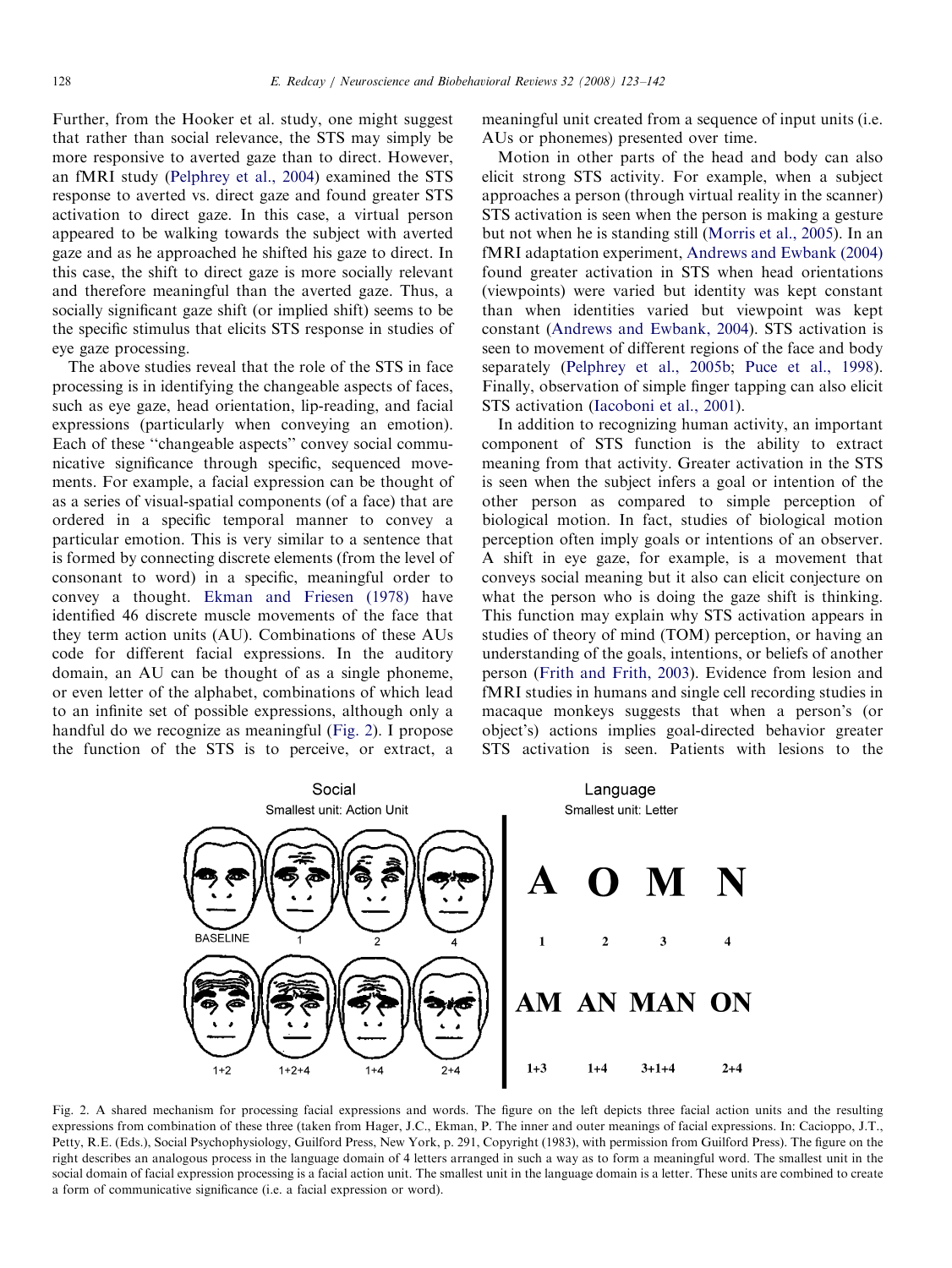temporoparietal junction, (which includes the STS region) were impaired on questions which required reasoning about another's belief but not on questions requiring memory or factual reasoning [\(Samson et al., 2004](#page-18-0)). An fMRI study of healthy adults showed that a person walking behind a bookcase and pausing before stepping out from the bookcase led to greater STS activation than someone not stopping behind the bookcase ([Saxe et al.,](#page-18-0) [2004](#page-18-0)). The authors suggest the subject is detecting goaldirected behavior by the person stopping behind the bookcase. A second fMRI study presented simple moving geometric shapes and similarly found the greatest STS response when the shape appeared to perform a goaldirected behavior, such as anticipating the path of a second shape [\(Schultz et al., 2004](#page-18-0)). A third study employed a virtual reality game in which participants became taxi cab drivers ([Spiers and Maguire, 2006\)](#page-18-0). Subjects reviewed the game they played outside of the scanner and reported their spontaneous mental thoughts during different events. These thoughts were divided into either attributing intentions to agents in the environment of the game (e.g. pedestrian crossing the street) or thinking about their own thoughts with regard to their customers or the experimenters. The control was ''coasting'' in which they were not thinking about anything in particular. Only a region within the right pSTS was more active in response to all mentalizing thoughts than to coasting. Thus, the STS region is involved in mentalizing, especially during

something (usually someone) in the environment. Single cell recording studies of macaque monkeys can shed light on how the function of the STS region is to integrate across a number of different types of moving forms and extract meaning from them. These studies have revealed that the STS contains neurons selectively responsive to a variety of different parts of the body and face, and also specific head, body, and eye orientations (reviewed in [Jellema et al., 2000\)](#page-17-0). Additionally, certain neurons will fire in response to specific actions and in particular when these actions are performed with an object. An impressive finding from single cell recording is that other neurons in the STS will fire when a person reaches for an object only if the gaze of the other person matches the object. This finding provides strong evidence that the STS is involved in attributing intentions or goals to another person. The close proximity of these cells which show responses to different parts of the body and to specific movements and sequences of action makes the STS well suited to interpreting goaldirected behavior of another person based on the other person's actions ([Jellema et al., 2000](#page-17-0)).

attributing an intention or goal-directed behavior towards

The STS also contains neurons sensitive to both auditory and visual stimuli [\(Bruce et al., 1981;](#page-15-0) [Benevento et al.,](#page-15-0) [1977](#page-15-0); [Barraclough et al., 2005\)](#page-15-0). This integration of auditory and visual stimuli within individual neurons in the STS may contribute to its performance of a similar function in both the auditory and visual domains. Social cognition in the auditory domain includes perception of emotional prosody, vocal sounds, and the sound of human action, to name a few. For example, identification of emotional intonation as compared to vowel identification revealed a region in the right STS [\(Wildgruber et al.,](#page-19-0) [2005](#page-19-0)). Greater bilateral mSTS activation is seen to angry word-like utterances as opposed to neutral utterances ([Grandjean et al., 2005](#page-16-0)). Further, the STS has been called the 'auditory face' region because it responds maximally to human vocal as opposed to non-human vocal or non-vocal sounds [\(Belin et al., 2004\)](#page-15-0). Finally, pSTS activation is seen to the sound of footsteps which overlaps with the same region which is responsive to the visual display of a person walking ([Bidet-Caulet et al., 2005](#page-15-0)). While auditory stimuli are generally not described in terms of 'motion', auditory stimuli inherently contain a temporal component in that units of information must be presented over time and the sequence of temporal presentation is critical. Thus, perception of these auditory social stimuli would necessitate similar processing as that of a social, visual stimulus that changes over time through motion. In sum, an analogous function can be seen in both auditory and visual social perception in the STS.

As mentioned previously, a hierarchical response is seen within the STS such that the greatest response is seen during meaningful biological motion perception (either visual or auditory as reviewed above) as compared to nonbiological motion perception. However, non-biological motion perception still elicits greater STS activation than static, non-social images. In a study aimed at elucidating the hierarchical nature of responses in the STS, subjects were shown four stimuli: two types of biological motion stimuli (human and robot) and two types of mechanical motion stimuli (grandfather clock and random mechanical motion) ([Pelphrey et al., 2003](#page-18-0)). Both types of stimuli elicited activation within the right STS; however biological motion stimuli elicited greater right STS activation than non-biological motion. In general, when presented with non-biological motion stimuli, the degree of activation within the STS is greatest if the motion is articulated (like that of typical human motion) as opposed to simple translational or rotational movement. For example, [Beauchamp et al. \(2002\)](#page-15-0) presented subjects with human and tool stimuli that were static, showed articulated motion (i.e. jumping jacks) or showed unarticulated motion (i.e. rotation or translation or body or tool). Activity in the STS was elicited by all stimuli however a greater response was seen to biological than non-biological and to articulated as compared to unarticulated motion. Static images also activated the STS (to a lesser degree than moving) but these static images did have implied articulated motion. For example, the static image of a person had arms and legs extended as if in the middle of a jumping jack. In a separate series of experiments in which pointlight displays, silhouettes, and words were presented, [Peuskens et al. \(2005\)](#page-18-0) identified a similar response hierarchy within the STS and conclude that the STS is maximally responsive to human action. Activation in the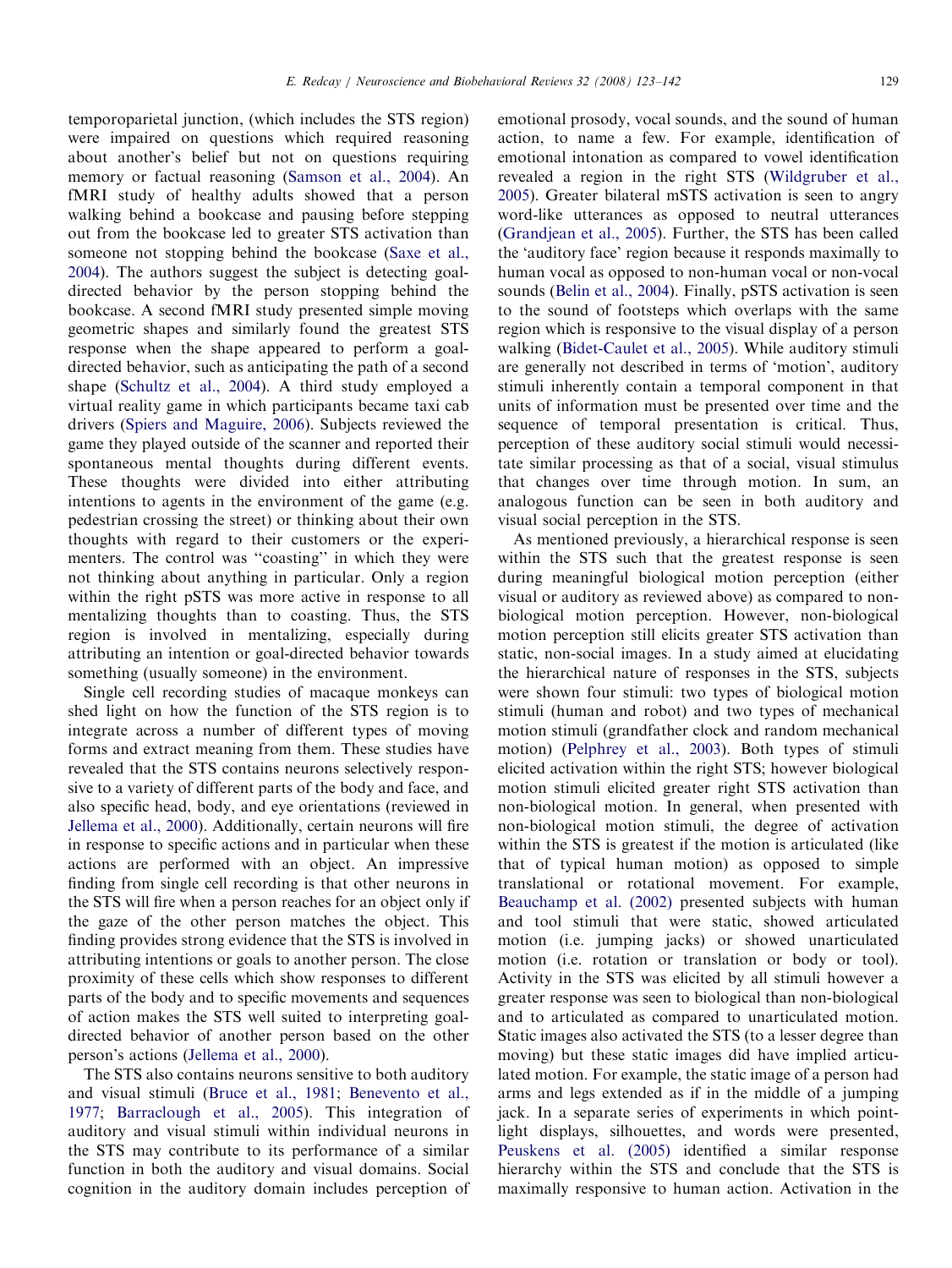right STS was greatest to the point-light display of biological motion, which contains both the form of a figure and articulated motion, than in any other condition.

The STS is also responsive to motion that is non-social, non-articulated, but is still complex. Specifically, rSTS showed greater activation to second order as compared to first-order motion ([Noguchi et al., 2005\)](#page-17-0). Second-order motion was created by selecting dots in a rectangle area to move 3 times as fast as the background dots. This is contrasted with first-order motion in which the dots within the rectangle area simply change luminance. Detecting motion cues from a motion background is more complex than detecting motion without background noise, and presumably this complexity elicits greater STS activation.

From the above studies it is clear that the STS is central to the perception of meaningful and complex motion. Specifically, it is responsive to motion that is articulated and produced by a form which conveys significance (i.e. person, tool, or robot). Static images that imply motion or coherent patterns of motion also activate the STS but to a lesser degree. Importantly, the greatest degree of STS activation is seen to dynamic stimuli which elicit mentalizing, or attributing intentions or goals to the social form that is producing the motion. In sum, these studies suggest that the STS is involved in biological motion perception because it responds to motion and parses that motion into meaningful, coherent units. An analogous function in the auditory domain is seen in its role in prosody, emotion perception, and semantic, linguistic analysis. What is the common denominator? Speech is a sequence of auditory units of different frequencies presented over time. Biological motion is a sequence of changes in spatial location over time. The STS appears to parse these units and integrate them into a meaningful whole.

## 2.3. The role of STS connections with other brain regions

Research into the anatomical connections of the STS from the non-human primate literature gives evidence for why the STS is so well suited for its ability to parse streams of information from both auditory and visual domains and also extract meaning from these inputs. The STS has reciprocal connections to visual, auditory, and even somatosensory cortices ([Barnes and Pandya, 1992](#page-15-0)). In addition, higher-order association cortices project to the STS, including prefrontal and parietal areas ([Ban et al.,](#page-15-0) [1991;](#page-15-0) [Cusick et al., 1995;](#page-16-0) [Seltzer et al., 1996;](#page-18-0) [Seltzer and](#page-18-0) [Pandya, 1989\)](#page-18-0). This convergence of overlapping inputs from multiple areas is particularly apparent in area TPO, a polysensory association area located in the pSTS [\(Seltzer](#page-18-0) [et al., 1996](#page-18-0)). Different regions of TPO have reciprocal projections to different areas of prefrontal cortex. Specifically, rostral TPO projects to ventral (BA 13, 12, 11), medial (BA 24, 32, 14, 9) and lateral (BA 10, 12, 46) regions of prefrontal cortex while the mid-portion of TPO projects to dorsal areas (BA 46, 9, 10) and the caudal portion projects to caudal areas (BA 46, 8, 6) ([Seltzer and Pandya,](#page-18-0) [1989\)](#page-18-0). The polysensory neurons and the overlapping connections from primary cortices and higher-order cortices make the STS particularly suited for parsing streams of input across modalities and extracting meaning from them.

## 2.4. Hemispheric biases are seen in the STS

The review of both domains suggests a preference of the left STS in processing language stimuli and the right STS in processing social and emotional stimuli. However, most studies reveal STS activation within both hemispheres, with one side showing a greater extent or intensity of activation ([Fig. 1](#page-2-0)). Some have suggested that the reason for lateralization effects is that the left hemisphere is sensitive to temporal qualities of sound while the right is sensitive to spectral, such as pitch [\(Zatorre and Belin, 2001\)](#page-19-0). Recent evidence suggests that, in the STS, both hemispheres are sensitive to temporal structure ([Boemio et al., 2005\)](#page-15-0). Specifically, for sounds with and without spectral variation, the lSTS showed a bias for sound segment lengths of 25–30 ms while rSTS showed a bias for sound segment lengths of 200–300 ms. Thus, stimuli of shorter processing duration, such as rapidly changing auditory, linguistic stimuli may show a left-bias in STS while stimuli of longer processing duration, such as changes in facial expression, body movement, or emotional vocal expressions may show a right-bias.

When do these "specializations" emerge? If the mechanism of STS function is similar across both social and speech perception, are these behavioral domains separate in early childhood? Behavioral evidence suggests not. Many of the behaviors described above and additional behaviors that are supported by STS are critical to language acquisition. These will be reviewed in the discussion below.

## 3. The STS is important to receptive language acquisition

# 3.1. Behaviors important to language acquisition are mediated by the STS

While there is evidence for speech perception ability (e.g. phonetic discriminations) in early infancy, receptive language acquisition (including word and sentence comprehension) does not occur until the end of the first year and into the second year of life. Typically, a child's first comprehended word occurs around 8 months of age ([Bates](#page-15-0) [et al., 2003](#page-15-0); [Fenson et al., 1994](#page-16-0)). Before language is acquired, children must utilize non-verbal cues to both make sense of their world and to communicate. Their first means of communicative input is often from their mother's and other's facial expressions. As children develop, more complex non-verbal skills are acquired such as initiating and responding to joint attention (RJA) and interpreting and making gestures. Researchers have proposed that these joint engagement interactions are ''based on social processes more basic than language and that they therefore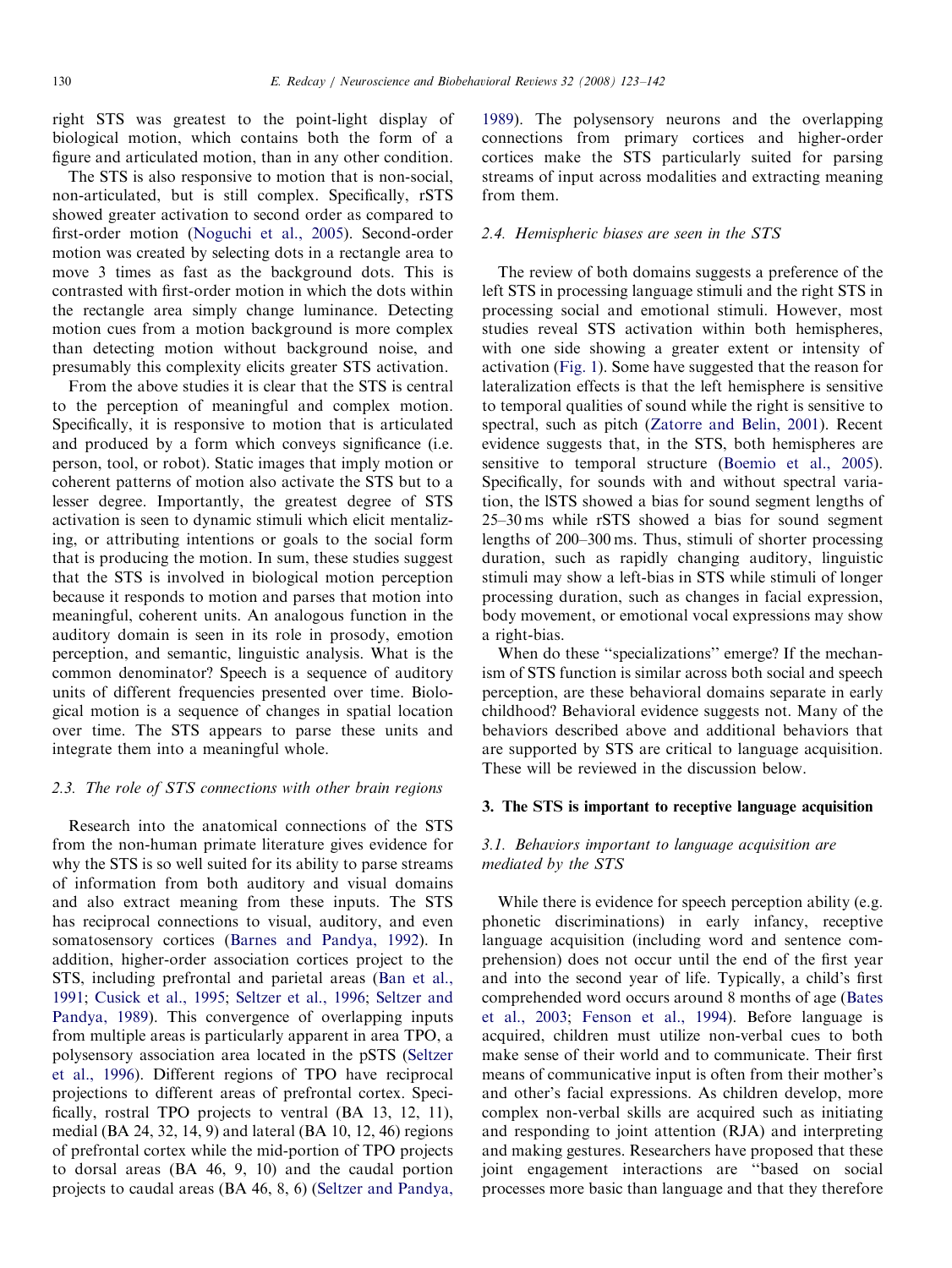make language acquisition possible by creating a shared referential framework within which the child may experientially ground the language used by adults.'' ([Carpenter](#page-16-0) [et al., 1998](#page-16-0), p. 24) In fact, time spent in joint engagement at 10 months correlates significantly with language comprehension between 10 and 15 months [\(Carpenter et al., 1998\)](#page-16-0).

In the above section, I proposed a common neural substrate underlying social and speech perception, namely the STS. This supports the idea that a child's ability to interpret social communicative cues is necessary for the acquisition of receptive language. It follows then that the STS' role in interpreting social and non-verbal, prelinguistic cues early in development could be the same mechanism for interpreting linguistic cues once language is acquired. In other words, cortex specialized for auditory language reception later in life may have been responsible for interpreting non-verbal communicative cues early in life via its ability to parse sequences of auditory or visual inputs and extract communicative meaning. This same ability then becomes critical to perceiving streams of speech. In fact, [Carpenter et al. \(1998\)](#page-16-0) suggests that language should be thought of as another social skill and as such it fits into the social communicative behaviors of following gaze, pointing, and gesture. Interestingly, all of these functions are mediated by the STS at least in the adult, lending a neural basis to this hypothesis.

In this section, evidence for the role of non-verbal behaviors (such as joint attention, gesture, and temporal processing) in receptive language learning will be reviewed. Evidence from the adult literature suggests these skills are mediated by the STS. An important caveat to keep in mind is that the neural substrates underlying behaviors in the adult may not be the same as those in the child. Thus, evidence for STS involvement in these behaviors in infants and children needs to be empirically tested before strong assertions can be made.

One behavior that has consistently been shown to be predictive of later language skills is a child's ability to engage in joint attention. Joint attention can be divided into two separate behaviors: initiating joint attention (IJA) and RJA. RJA is the ability to follow gaze or point towards an object and to infer that the person is requesting shared attention of the joint attention initiator and the object. Coordination of joint attention is a platform by which caregivers can label words. [Tomasello and Todd](#page-18-0) [\(1983\)](#page-18-0) were the first to provide direct evidence for the critical role of joint attention in language development. They showed that the amount of time spent engaging in joint attention between mother and child dyads during a 6 month period was predictive of vocabulary development at the end of this period. Other subsequent studies have supported this finding through significant correlations between RJA bids in the second year of life and later vocabulary development ([Morales et al., 2000](#page-17-0); [Mundy](#page-17-0) [et al., 2003](#page-17-0); [Mundy and Gomes, 1998\)](#page-17-0). In the joint attention situation, word learning is dependent on the ability for a child to follow attention to the object being labeled, to integrate the auditory label with the visual input of the object, and to infer the speaker's intention in labeling that object.

Evidence from the adult fMRI literature suggests the STS is involved in the three components listed above as critical to learning language in a joint attention context: following a speaker's attention, auditory–visual integration, and inferring a speaker's intention. First, I will present behavioral evidence that suggests a link between these separate components of joint attention and language learning. Second, I will provide evidence suggesting that these components of joint attention may be mediated by the STS.

Following a speaker's attention involves the ability to follow eye gaze shifts, head turns, and points to a target either within or beyond a child's visual field. Following attention (either through gaze or point following) at 9–10 months is shown to correlate significantly with referential language at 12 months of age [\(Carpenter et al., 1998\)](#page-16-0). An infant's ability to match his mother's direction of gaze at 6 months significantly correlates with his receptive language vocabulary at 12 months and expressive vocabulary at 18 months [\(Morales et al., 1998\)](#page-17-0). The ability to respond to joint attention through gaze and point cues at 14–17 months is predictive of vocabulary development 4 months later ([Mundy and Gomes, 1998](#page-17-0)). Additionally, an infants ability to locate targets outside of his visual field at 15 months predicts expressive language ability at 24 months ([Delgado et al., 2002](#page-16-0)). A combination of these cues, such as head turn or pointing, from the adult may help the child follow attention to more difficult objects such as those behind the child's head [\(Deak et al., 2000\)](#page-16-0). Studies reviewed above suggest that in the adult, the ability to follow eye gaze, head movement, and pointing involves the STS. These abilities may be mediated by the STS in infants and children as well; however, as noted previously, future studies are needed to verify this as often brain regions utilized for a particular task in an adult or not the same as those utilized early in development.

Auditory–visual integration is necessary for being able to understand that the object one sees ''matches'' the word one hears in a joint attention context. This skill is particularly important for successful mapping of a referent with its label during the joint attention context. [Molfese](#page-17-0) [\(1990\)](#page-17-0) recorded brain auditory evoked responses (AER) to novel words that were correctly matched with the object the infant was looking at and words that were incorrectly matched [\(Molfese, 1990\)](#page-17-0). A ''correct match' refers to a novel object being paired with the label learned several days prior to AER testing. A difference was seen in the brain response to auditory and visual matched pairings as compared to unmatched word-object pairings in 14-monthold infants over bilateral frontal electrodes soon after the stimulus is presented and over left frontal, temporal, and parietal electrode sites later. Spatial localization is not a strength of the ERP method and thus, it remains unknown whether the STS is involved in auditory–visual integration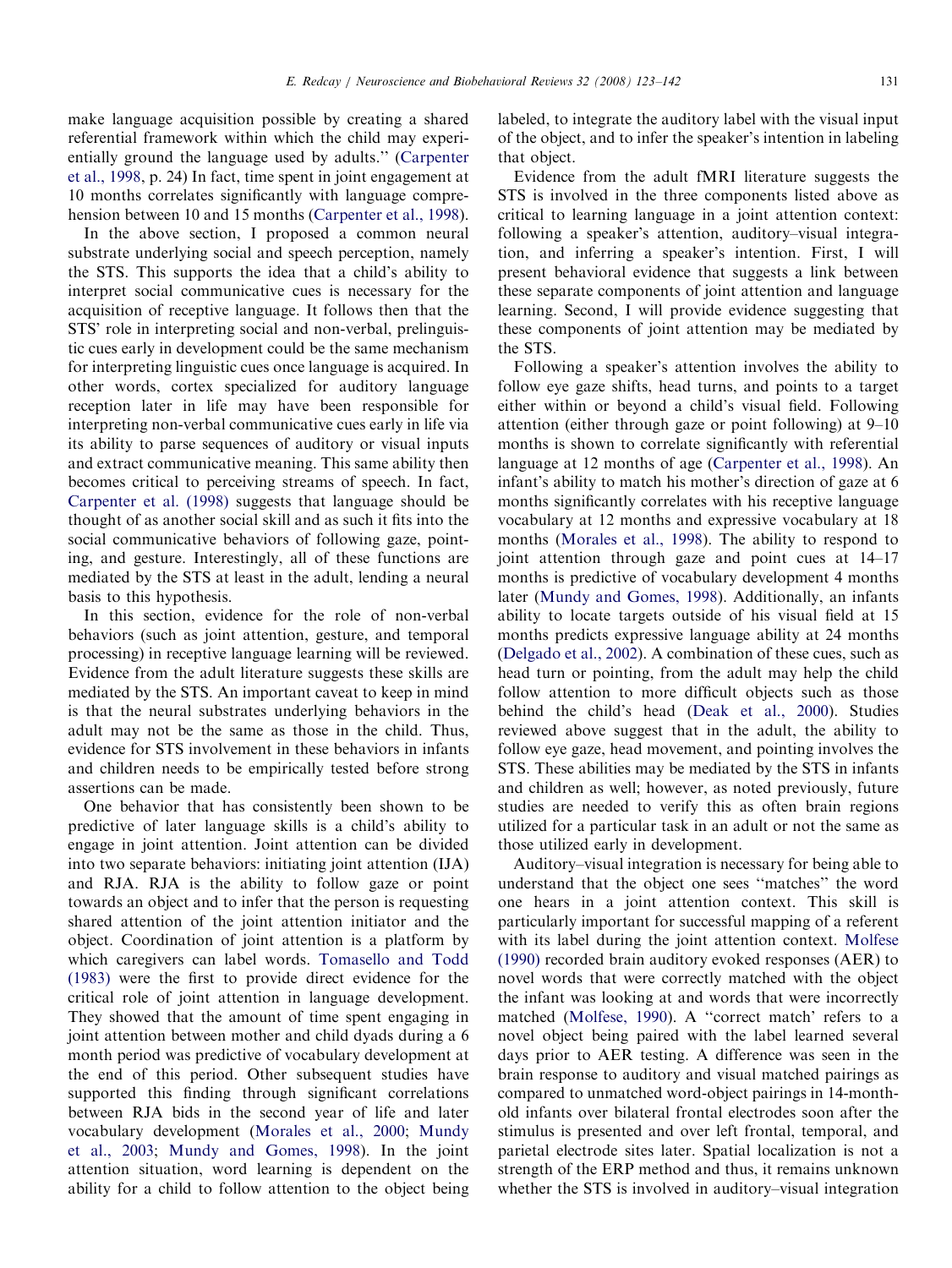in infants. In adults, however, the integration of auditory and visual inputs involves the STS, suggesting this might be an important region for auditory–visual integration in infants and children. Auditory combined with visual presentation of congruent words resulted in greater activity within the STS than to either the written or heard word alone in an fMRI study ([Wright et al., 2003](#page-19-0)). Auditory and visual matching for objects is also seen in the STS. [Beauchamp et al. \(2004\)](#page-15-0) examined the neural response to pictures of objects, sounds they made, and the integration of the two. They found that the only regions which showed equal response to both auditory and visual conditions alone and enhanced response when auditory and visual conditions were presented together was the pSTS and MTG ([Beauchamp et al., 2004\)](#page-15-0). Single cell recording from monkeys revealed that single neurons within STS show multimodal responses, in that firing is elicited by auditory and visual stimuli alone but is greatest when these two inputs are paired, given that they are congruent (i.e. sound of foot tapping paired with image of foot tapping) [\(Barraclough et al., 2005](#page-15-0)). Sestieri and colleagues suggest the STS serves to bind ''semantic'' audiovisual information as compared to ''spatial'' audiovisual information [\(Sestieri](#page-18-0) [et al., 2006](#page-18-0)).

In addition to following attention, and correctly integrating auditory and visual input, a child must be able to understand that the adult is intending to label a specific object. Two-year-olds presented with a series of labeled objects can use cues to determine which object the speaker is intending to label. In one example, an adult is searching for an object and rejects certain other objects in doing so. Two-year-olds will learn the label for the object that is searched for but not the one that is rejected ([Tomasello and](#page-18-0) [Barton, 1994\)](#page-18-0). Two-year-olds also understand that an adult is more likely to label an object that is novel to that adult [\(Akhtar and Tomasello, 1996](#page-15-0)). In this study, 2 experimenters, an adult, and a child play with 3 toys. The adult leaves and the 2 experimenters and the child play with the fourth toy. When the adult returns he looks into the bag and proclaims, ''Look, that's a gazzer.'' The child is more likely to guess the 4th toy is a gazzer than any of the other toys, suggesting they understand that the adult labels the toy that is novel to the adult. [Diesendruck et al. \(2004\)](#page-16-0) demonstrated that learning the label for this 4th toy was not due to contextual changes alone. In their study, the 4th toy was labeled in a different context (e.g. at a separate table) either due to intentionally moving to a new spot or accidentally (e.g. dropping the toy) [\(Diesendruck et al.,](#page-16-0) [2004\)](#page-16-0). Two-year-olds associated the experimenters label with the toy presented in a novel context only when the experimenter intentionally manipulated the novel context, suggesting the 2-year-olds understood that this toy was intentionally different from the other three. While these studies were conducted on 2-year-olds, younger children also show evidence for understanding other's intention as being critical to word learning. Eighteen-month-old infants successfully learned a word label if the verbal label was said by a person looking at the toy the infant was holding but did not learn the label if the word was said through a speaker ([Baldwin et al., 1996\)](#page-15-0). At 16 months of age, infants successfully learned the label for an object either when an adult labeled the object they were playing with or when an adult looked at another object and labeled it ([Baldwin,](#page-15-0) [1991\)](#page-15-0). Thus, the infant is not just performing a simple auditory–visual mapping. Rather, the infant can understand that the speaker is intentionally labeling a specific object. Understanding the intentionality of pointing and labeling a specific object is critical to being able to learn new words through joint attention. In the previous section, evidence suggested that in adults interpreting the intentions or goals of another person based on their actions involves the STS. In sum, three components important to RJA bids are mediated by the STS in adults, suggesting RJA is also mediated by the STS but this study has not yet been published.

In addition to joint attention ability, gesture has been shown to be important to language learning. [Goldin-](#page-16-0)[Meadow \(2000\)](#page-16-0) has suggested that an important behavior in cognitive development is the use and interpretation of gesture. Children who are about to progress in a cognitive area often show a mismatch between what they gesture and what they say. Auditory language comprehension has been shown to correlate with both comprehension and production of meaningful gestures in normal and aphasic adults [\(Wang and Goodglass, 1992](#page-19-0)). Gesture may aid in language production as well as comprehension. Congenitally blind children gesture while they speak even if speaking to other blind children ([Iverson and Goldin-Meadow, 1997\)](#page-17-0). This suggests that gesture is a tool to aid in the speaker's, as well as the listener's, comprehension. Furthermore, [Bates and](#page-15-0) [Dick \(2002\)](#page-15-0) review over 15 references marking language milestones and their gestural correlates between ages 6 and 30 months. Briefly, at age 6–8 months, canonical babbling occurs as well as rhythmic hand movements. During the 8–10-month period, word comprehension increases as do deictic gestures, such as showing and pointing, and gestural routines, such as waving goodbye. As word production begins, often between 11 and 13 months, recognitory gestures, such as putting a brush to the hair or a cup to the lip, are seen. Finally, at 18–20 months, when children typically begin using word combinations, gesture–word and gesture–gesture combinations are seen. These temporal correlations between gesture and language development suggests gesture may be tightly linked with language development. In fact, [Goldin-Meadow \(1998\)](#page-16-0) suggests that ''gesture and speech share a common cognitive representation; that is, before the communication unfolds, gesture and speech are part of a single idea.'' As discussed above, the STS fires in response to meaningful gestures and speech in adults. Thus, the STS may serve as the neural link between gesture and speech, which after all ''share a common cognitive representation.'' Furthermore, research on native ASL signers reading ASL and English speakers reading English has shown that both utilize the STS,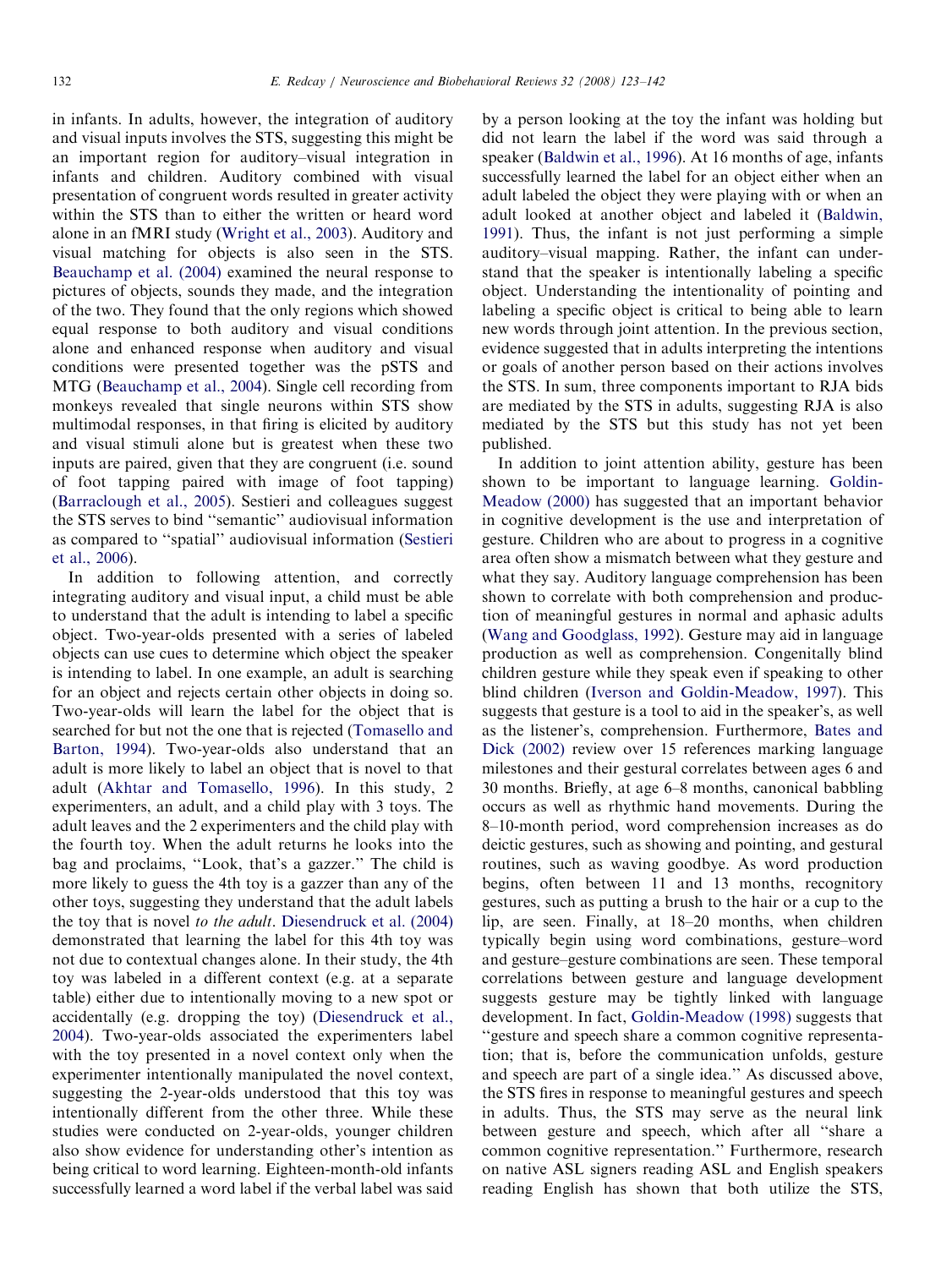although signers recruit greater right hemisphere STS than English speakers ([Neville et al., 1998](#page-17-0)). This finding suggests that the STS is activated by 'gesture speech' or written speech. It would therefore make sense that a similar neural substrate for speech comprehension would be involved in the acquisition of 'visual speech', or gesture, comprehension.

A final behavior important to language learning discussed here is a child's ability to temporally sequence and parse language. As a child's production increases, so does the rate at which a word is anticipated in a sentence. Whereas 12-month-old infants may process the sentence ''Where's the Baby?'' by the time the speaker got to ''..by'', 24-month-old infants would respond by ''Ba..'' ([Fernald](#page-16-0) [et al., 2001](#page-16-0)). The STS' role in learning temporal and acoustic sequences specific to speech stimuli may contribute to a faster processing rate as speech comprehension and production increase. Parsing in the visual domain appears much earlier in infants. [Baldwin et al. \(2001\)](#page-15-0) show that 10–11-month-old infants are able to parse actions into discrete units. A study using fMRI with adults [\(Zacks](#page-19-0) [et al., 2001](#page-19-0)) shows that the STS is involved in parsing events at least in the visual domain. In this study, subjects viewed movies of everyday events, such as ironing or making the bed, and were asked to segment the activity into natural and meaningful events [\(Zacks et al., 2001\)](#page-19-0). A network of regions, including STS [\(Zacks et al., 2006\)](#page-19-0), was found to be more active during the trials in which subjects marked a natural boundary. Activation was even greater when this boundary marked a large event than when it marked a small event. An analogous function in the language domain would be parsing natural boundaries for words or sentences.

While these behaviors do not account for all necessary components to language processing, they are nonetheless significant. A child's ability to follow eye gaze and integrate auditory and visual inputs is important for the development of joint attention, which has been shown to be necessary for word learning [\(Moore et al., 1999\)](#page-17-0). Furthermore, interpretation and performance of gestures are important to a child's verbal and non-verbal communication skills and cognitive development. The common denominator across all of these functions sub-served by the STS is the parsing of a sequence of inputs into a meaningful, coherent whole.

# 3.2. The STS becomes tuned to respond to meaningful input

I propose that cells within the STS become tuned to respond to meaningful auditory input, such as words, and visual input, such as shifts in eye gaze or pointing, throughout development. STS neurons have been found in adult non-human primates that are responsive to specific sequences of actions that convey meaning. [Jellema and](#page-17-0) [Perrett \(2003b\)](#page-17-0) presented pictures of sequences of body postures to monkeys while recording from cells within the STS. If a monkey learned that posture 'X' following posture 'B' is meaningful, cells would fire to 'X' if it followed 'B' but not if it followed posture 'A'. Previous studies reveal involvement of the STS in perceiving pointlight displays when they appear to move in a biological way ([Grossman and Blake, 2002\)](#page-16-0), however, when the dots forming the perception of biological motion are overlaid on noise, this perception becomes more difficult. When subjects were trained to recognize the moving figure form from the noise, activation was seen in right STS ([Grossman](#page-16-0) [et al., 2004\)](#page-16-0). These findings suggest the STS is maximally responsive to coherent sequences of input and that perhaps with repetition, the STS can be tuned to decipher socially or linguistically meaningful from non-meaningful sequences of input. Early on, if the child learns that following gaze or gestures of the caretaker often results in finding a new or interesting object, and perhaps more importantly in jointly sharing in a social venture, these cues may become more salient to him or her. With repeated occurrences, the cells within the STS may receive feedback that this behavior is socially meaningful, and thus may become tuned to respond preferentially to specific eye gaze or gesture acts. The child may then begin to substitute words for gestures and requests for points.

By adulthood, the neural response to these words and requests is left-biased while the response to gestures and points is right-biased. However, early on this lateralization may not be so evident. Interestingly, language directed at infants tends to be rich in prosody, with wide pitch contours. The brain response to this type of prosodic speech is typically seen in right as opposed to left STS in adults. Perhaps the right STS is particularly critical in early language learning because the functions of the right STS (detecting prosody, biological motion, gestures, and interpreting intentions) are the communicative skills available to the pre- or peri-linguistic child. In fact, studies that have examined language skill in young children with early focal lesions suggests the right hemisphere, not left, is particularly important in word comprehension (review: [Bates,](#page-15-0) [1997](#page-15-0)). Furthermore, a PET study of children 18 days to 19 years provides some evidence for a shift in metabolic activity from the right to left hemisphere at around the fourth year of life [\(Chiron et al., 1997](#page-16-0)). These findings suggest an early developmental importance of the right STS in particular for social processing and initial language learning. Perhaps, as speech perception requires increasingly rapid parsing, the left hemisphere, which is anatomically better suited for rapid auditory processing [\(Hutsler,](#page-17-0) [2003](#page-17-0)) may take over.

#### 3.3. Other regions involved in language learning

As discussed above, this review is not intended to argue that behaviors mediated by the STS subserve all of language acquisition. Rather the function of the STS appears to be specific to perception, rather than production. For example, STS activation is elicited by hearing words, seeing biological motion and interpreting intentions, to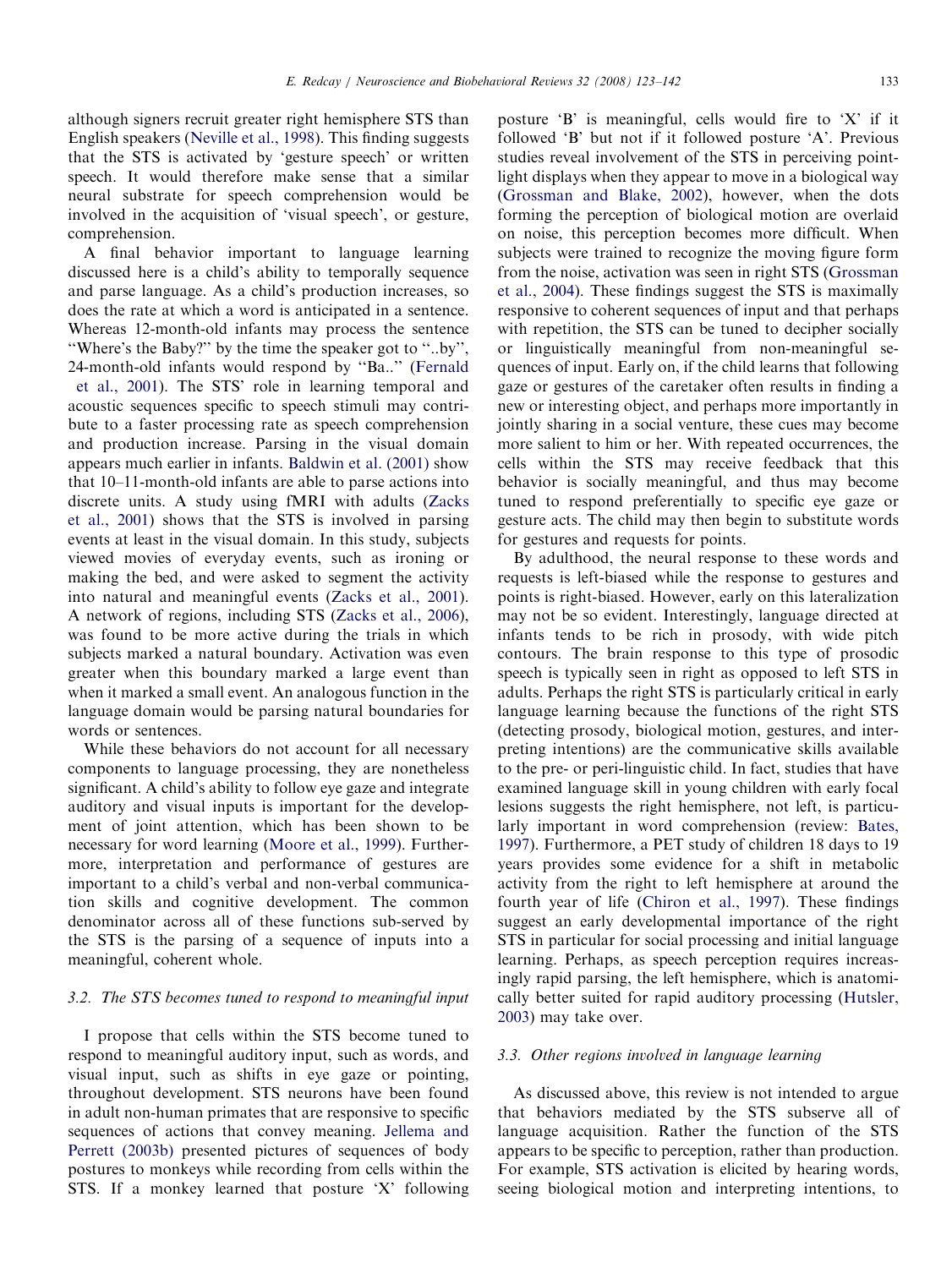name a few. A child's productive activity through interaction with his or her own world is also of fundamental importance to acquiring language. Correlations are seen between an infant's initiating of joint attention or social interactions with the mother and language ability ([Gold](#page-16-0)[stein et al., 2003](#page-16-0); [Mundy et al., 2003\)](#page-17-0). Studies have linked IJA as well as other social behaviors with prefrontal brain regions including medial frontal cortex ([Mundy, 2003](#page-17-0); [Mundy et al., 2000, 2003\)](#page-17-0).

Another region in prefrontal cortex, inferior frontal gyrus (IFG), has been linked to early language learning not only because of its role in adult language production and acquisition of a second language [\(Sakai, 2005](#page-18-0)) but also through behaviors that are important for language learning such as imitation. Mirror neurons, which are activated when an animal, or human, is planning a specific arm movement or gesture and when an animal observes someone else doing that same movement are found in area F5 (for which the human homolog is the inferior frontal gyrus and adjacent ventral premotor cortex) and rostral inferior parietal lobule (reviewed in [Rizzolatti et al., 2001](#page-18-0); [Iacoboni, 2005](#page-17-0)). Thus, some researchers have focused on the role of the inferior frontal regions in the link between gesture, imitation, and language learning (e.g. [Rizzolatti](#page-18-0) [and Arbib 1998](#page-18-0); [Bates and Dick, 2002\)](#page-15-0). Interestingly, fMRI activity that reflects a pattern congruent with mirror neuron activity is also observed in the STS ([Iacoboni et al.,](#page-17-0) [2001\)](#page-17-0). While imitation of a gesture or word is important to word learning and production, the ability to signal meaning from a sequence of gestures, such as eye gaze or pointing, and from a sequence of auditory inputs is also crucial to receptive language acquisition.

Thus, a network of regions is clearly important in the acquisition of both expressive and receptive language. The evidence reviewed above on the role of the STS in the perception of speech, gesture, and in skills critical to early social communication and language learning, provides strong evidence for the STS as a neural component to the acquisition of receptive language.

# 4. Given the above, abnormalities in this region may be critical to the emergence of autism

Understanding the role of the STS in normal language acquisition could have a significant impact on our understanding of autism: a disorder characterized by abnormal language and social cognition. The above evidence suggests these two domains may share a common substrate of the STS and may be linked particularly early in development. Thus abnormalities in this region may be critical to the behavioral phenotype seen in autism. The STS has previously been proposed to be a critical component of the abnormal neural circuitry underlying deficits in social perception ([Pelphrey et al., 2004](#page-18-0); [Zilbovicius et al., 2006](#page-19-0)) and basic visual perceptual abnormalities, such as motion perception [\(Dakin and Frith, 2005\)](#page-16-0) in autism. I extend these proposals by suggesting that disruption to the STS, particularly early in development, may contribute to the perceptual, social, and language deficits seen in autism.

## 4.1. Anatomical evidence of STS abnormalities in autism

A large body of neuroanatomical and neurofunctional evidence suggests the temporal lobes, and particularly the STS/STG, are abnormal in autism. Rapid brain growth is seen in autism between birth to 6–14 months of age [\(Courchesne et al., 2003](#page-16-0)). This rapid rate of brain growth continues into early childhood, after which time brain size is not significantly different from normal ([Courchesne](#page-16-0) [et al., 2001;](#page-16-0) [Redcay and Courchesne, 2005](#page-18-0)). Evidence suggests this rapid growth occurs in an anterior to posterior gradient with frontal and temporal lobes most affected [\(Courchesne et al., 2004\)](#page-16-0). Specifically, MRI volumetric studies reveal significant enlargement of gray matter in the frontal and temporal lobes in 2–4-year-old children with autism as compared to controls [\(Carper](#page-16-0) [et al., 2002\)](#page-16-0). A voxel-based morphometry study found decreased concentrations of gray matter in autism localized bilaterally to the superior temporal sulci ([Boddaert et al.,](#page-15-0) [2004b](#page-15-0)). Analysis of cortical sulcal maps in autistic children revealed bilateral anterior and superior shifting of the superior frontal sulci and right anterior shifting of the STS, sylvian fissure, and left inferior frontal sulcus ([Levitt et al.,](#page-17-0) [2003\)](#page-17-0). The authors interpret anterior shifting of sulci as indicating delayed or incomplete sulcal development based on developmental sulcal mapping studies of typical children. Furthermore, cortical thickness has been shown to be reduced in a number of brain regions in autism and this reduction correlates significantly with autism symptoms in the STS and inferior frontal gyrus in addition to a number of parietal regions (inferior parietal lobule, supramarginal gyrus, and superior parietal lobule) and one occipital region (IOG). Reduced cortical thickness suggests either early primary neural abnormalities in these regions or secondary abnormalities resulting from aberrant cortical connectivity [\(Hadjikhani et al., 2006](#page-16-0)).

Temporal lobe abnormalities have also been found in post-mortem studies. Four of the six autism brains that [Bailey et al. \(1998\)](#page-15-0) examined contained temporal lobe abnormalities. These abnormalities include mild widening of temporal sulci in one case (Case 1), abnormal temporal laminar patterns in two cases (Cases 1 and 4), thickening of the STG in two cases (Cases 2 and 4), and scattered mature neurons within white matter in the STG in one case (Case 5). Neuronal integrity, as measured by levels of NAA recorded during MRS Spectroscopy, is impaired in the lateral temporal regions in one study ([Hisaoka et al., 2001\)](#page-17-0). The primate anatomical literature has shown that the STS has rich projections to the frontal lobes ([Seltzer and](#page-18-0) [Pandya, 1989](#page-18-0)) and the cerebellum ([Schmahmann and](#page-18-0) [Pandya, 1991\)](#page-18-0); areas which have been consistently implicated as abnormal or impaired in autism ([Carper and](#page-16-0) [Courchesne, 2000\)](#page-16-0). Finally, a study of cerebral blood flow during sedation in children with autism revealed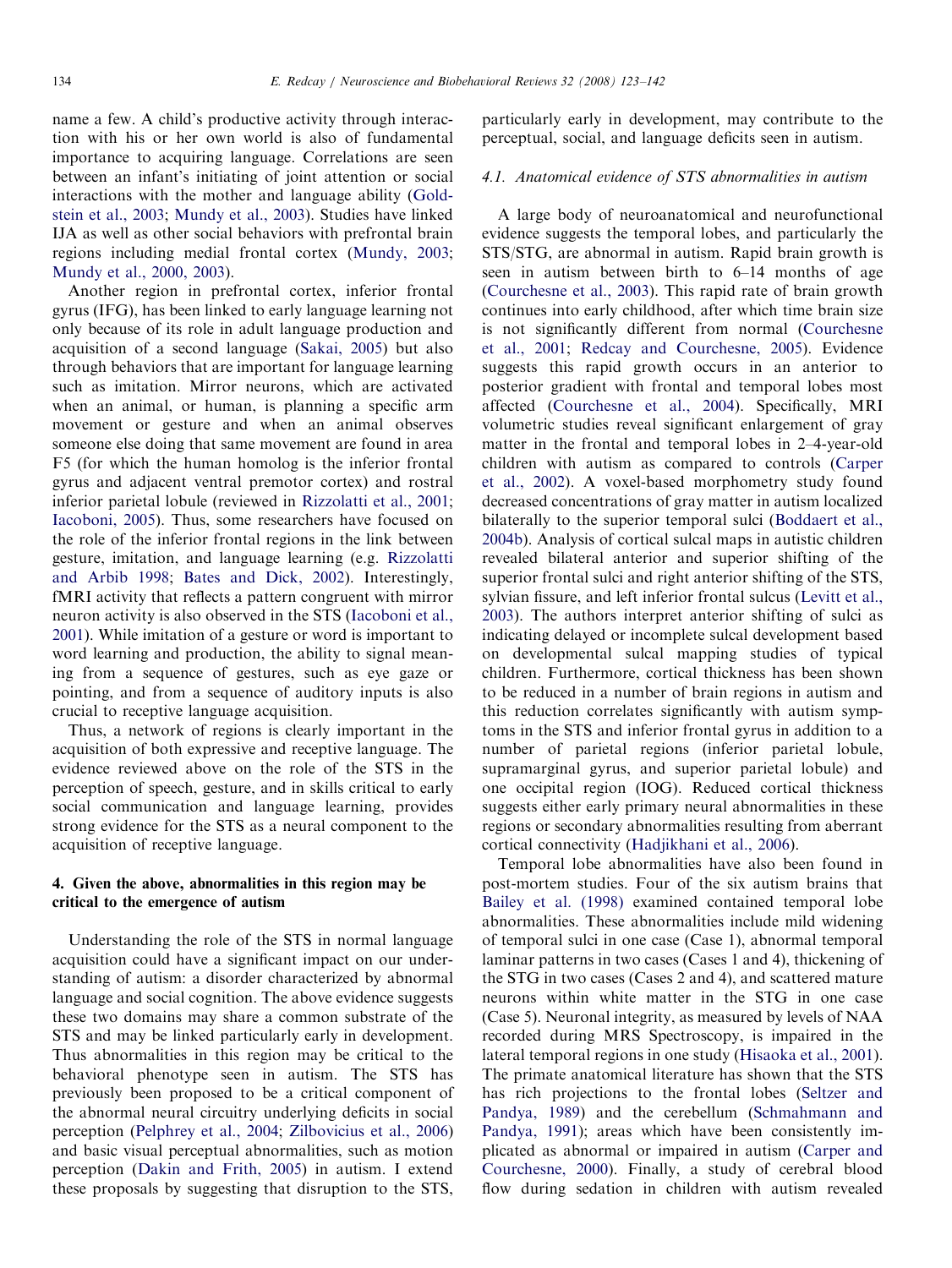hypoperfusion of bilateral STG/STS [\(Ohnishi et al., 2000;](#page-18-0) [Zilbovicius et al., 2000\)](#page-19-0) and in fact this hypoperfusion in the left STG/S correlated with degree of autism severity ([Gendry Meresse et al., 2005](#page-16-0)). Thus, the above evidence suggests that dysfunction of the temporal lobes may play a significant role in the development of autism.

## 4.2. Functional evidence of STS abnormalities in autism

Behavioral and neurofunctional data also suggest impairments of the STS in autism. As described above, a primary social cognitive function that recruits the STS is biological motion perception, or the identification of a social form from a moving entity, and attributing intentions or goals to that entity. In the language domain, the STS is involved in identifying linguistic units from a stream of auditory information and extracting the communicative significance of these units. Thus, behaviors that engage the STS include attributing intentions to others, perception of a social form from sparse, moving information, perception of the changeable aspects of faces such as eye gaze and expressions, complex motion perception, prosody perception, and narrative comprehension, to name a few. Many of these behaviors are impaired in autism and elicit abnormal STS activation. In the following section, behavioral and neurofunctional studies of these behaviors in autism will be reviewed.

Much behavioral work in autism reveals deficits in understanding that another person has a mental state that is different from one's own (or ToM). As reviewed above, the role of the STS in 'mentalizing' is primarily in determining the goals or intentions of a social being (or object) based on its actions. One such example is in determining the intention of another person based on eye gaze direction. Behavioral studies of eye gaze perception in autism suggest that individuals with autism can be cued by eye gaze direction or shifts in direction but that extracting meaning from eye gaze direction is not an automatic process and may be completely impaired. In one study, children were presented with pictures of a face below two candy bars; one to the left and one to the right ([Baron-](#page-15-0)[Cohen et al., 1995\)](#page-15-0). The children were presented with images of the face looking towards one of two candy bars or looking forward (i.e. at the participant). They were asked to determine what candy bar the face in the picture wanted. Children with autism could detect the gaze shift but they were not able to answer which candy bar the face would want based on eye gaze direction. This suggests that while they processed a gaze shift, they were not able to extract meaning from the gaze direction. A second behavioral study found that children with autism were most impaired relative to their verbal mental age- and chronological age-matched controls at matching gaze direction and facial expressions and relatively less impaired at matching identity, gender, and lip-reading ([Gepner](#page-16-0) [et al., 2001\)](#page-16-0). Thus, while perceiving and interpreting gaze directions and expressions may be a natural function for typical individuals, the interpretation of gaze does not seem to be automatic in the case of autism.

An fMRI study by Pelphrey and colleagues [\(Pelphrey](#page-18-0) [et al., 2005a\)](#page-18-0) provides a neural correlate for these behavioral findings. Autism and control participants were presented with a face that made eye gaze shifts after a flickering checkerboard appeared in one of the four corners of the screen. In congruent trials, the eye gaze shifts were in the direction of the checkerboard, while in incongruent trials, the shifts were made to a corner of the screen that did not contain the checkerboard. STS activity was seen in both groups to shifts of eye gaze; however, while controls showed greater right STS activation to incongruent than to congruent gaze shifts, individuals with autism did not show differential STS activation between the conditions. The authors suggest the greater STS activation to incongruent than to congruent gaze shifts in controls reflects the greater processing demand placed on the STS when the action of the face violates the expectation of what the subject thought the face would do. In other words, greater STS activity may index mentalizing about the goals and intentions of the face on the part of the subject. Thus, the finding of no difference in STS activation between conditions suggests that in autism, the STS can be recruited to detect shifts in eye gaze; however, unlike controls, no greater processing demand is placed on the STS when the face acts in a way that is not congruent with the subjects' expectations of the actions or intentions of the face. Presumably, this is because expectations of another's intentions are not automatically formed in autism based on eye gaze shifts.

Intentions can be attributed based on actions even when the moving entity is not a human form. In one study, participants were presented with moving shapes, some of which appeared to be performing actions, such as coaxing or tickling ([Castelli et al., 2002](#page-16-0)). Autistic subjects were less likely to attribute mental states to the action of the shapes. When viewing the actions that elicited mentalizing in controls, reduced functional activity was seen in the autism group in the medial prefrontal cortex, STS, and temporalparietal junction. Interestingly, the difference between conditions is simply whether an intention, or mental state, can be attributed to the movement of geometric figures. In autism, STS activity did not reflect this distinction.

Social stimuli that change over time such as facial expressions and vocal sounds elicit greater STS activity in controls than in autism. Given the above studies, the reduced STS activity in autism may be due to an absence of extracting social communicative meaning of the gaze directions, expressions, or vocal sounds. In a study of face processing in autism, [Pierce et al. \(2001\)](#page-18-0) presented a series of static faces that contained neutral expressions. The autism group showed reduced STS activity to faces (as well as reduced FG and amygdala activation) as compared to controls. In the auditory domain, additional STS processing is seen in controls, but not in autism, to the presentation of vocal as compared to non-vocal sounds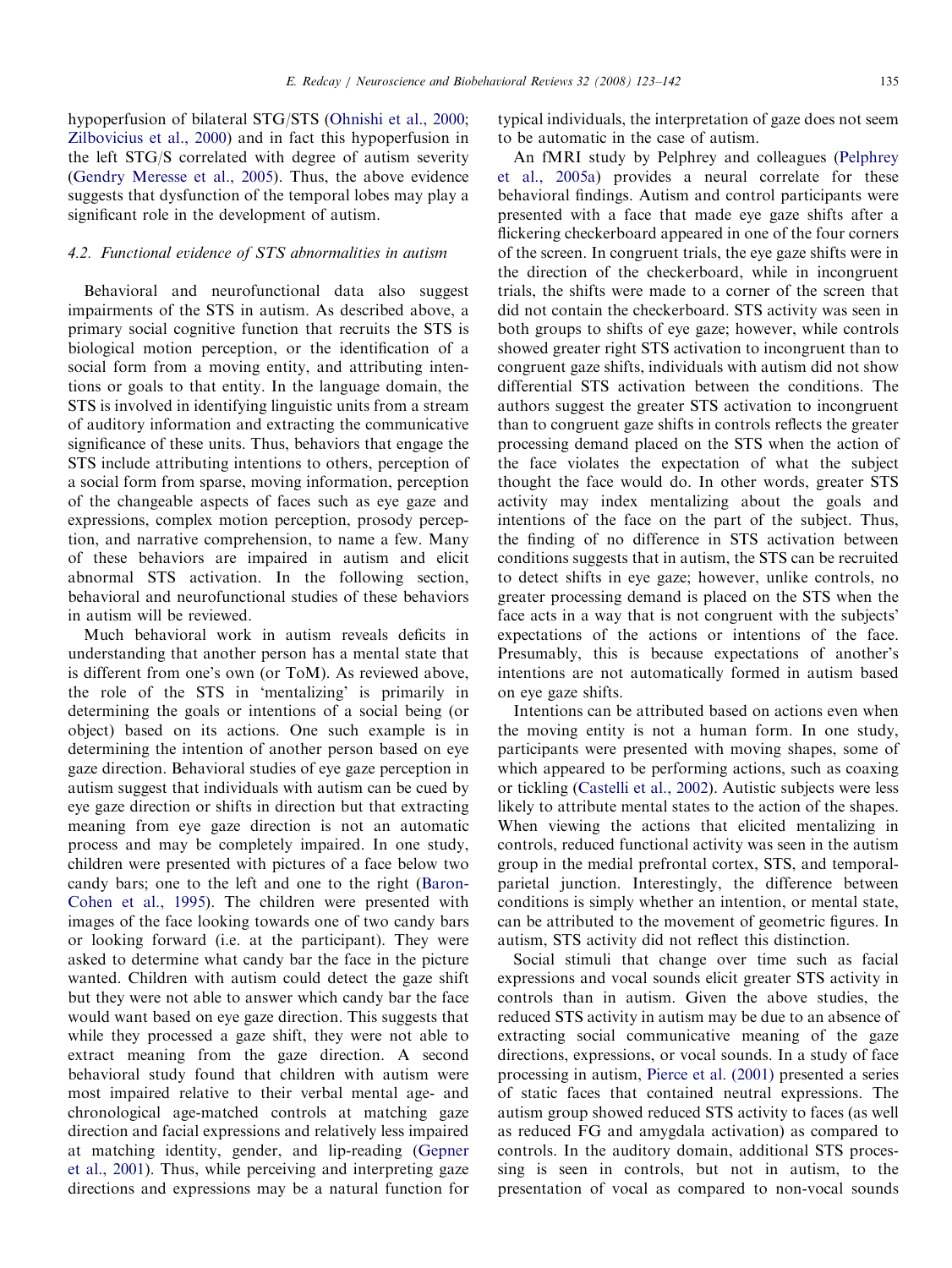[\(Gervais et al., 2004](#page-16-0)). As described above, vocal sounds are stimuli of social relevance and have been described as auditory 'faces'. Unlike static faces, vocal sounds contain a temporal component. Presumably the lack of additional STS processing in autism to vocal sounds reflects an absence of implicit social processing similar to that seen in the eye gaze and face tasks of [Pelphrey et al. \(2005a\)](#page-18-0) and [Pierce et al. \(2001\)](#page-18-0), respectively. The perception of a human activity from point-light animations is also impaired in children with autism ([Blake et al., 2003\)](#page-15-0) but surprisingly this has not yet been tested with fMRI. Presumably, activation would be seen in the STS to both conditions in both groups but controls would show greater activation to the point-light displays that were perceived as biological motion.

Based on findings from the studies above, it appears that while controls recruit additional activation within the STS to extract an agent's motive, goal, or intention, subjects with autism do not. This would imply the STS abnormalities in autism are restricted to higher-order socioemotional processing in autism. However, some evidence suggests that even more basic motion perception might be impaired in autism as well (reviewed in [Dakin and Frith,](#page-16-0) [2005;](#page-16-0) [Milne et al., 2005](#page-17-0)). When viewing a large radial flow, typical children make postural adjustments; however, this is not the case in autism. In fact, the degree of postural hypo-reactivity positively correlated with autism severity [\(Gepner and Mestre, 2002](#page-16-0)). Additionally, when viewing dots in motion, children with autism require a greater number of dots moving coherently to be able to detect their direction ([Milne et al., 2002](#page-17-0); [Pellicano et al., 2005;](#page-18-0) [Spencer](#page-18-0) [et al., 2000\)](#page-18-0). Some [\(Spencer et al., 2000\)](#page-18-0) have attributed this to a dorsal stream deficit, while others ([Pellicano et al.,](#page-18-0) [2005\)](#page-18-0) to a global integration deficit, and yet others [\(Bertone et al., 2003](#page-15-0)) to a difficulty in perceptual processing of complex stimuli. It has also been suggested that these more basic deficits may contribute in some way to the higher-order deficits seen in autism [\(Rivera and Koldewyn,](#page-18-0) [2005\)](#page-18-0). It is unclear whether these behavioral abnormalities in motion perception in autism would be reflected in the STS as these tasks have not yet been performed with fMRI in autism to the best of my knowledge. The few extant imaging studies of motion processing, albeit higher-order motion processing, reviewed here suggest the STS is recruited in autism for some types of motion processing, but not to use motion cues to make an inference of another's intentions or goals. Further imaging work of basic motion and biological motion perception in autism is needed to disentangle this apparent discrepancy.

An important observation regarding motion perception in autism is made by [Gepner and Mestre \(2002\)](#page-16-0). They found autistic children were better at processing small squares moving if they were moving slowly (5–15 mm/s) than if they were moving quickly (30–50 mm/s). They suggest many of the social-emotional impairments, such as face and emotion processing can be explained by an underlying deficit in rapid motion processing. While they propose that the abnormalities in the cerebellum and magnocellular pathways may account for this deficit, the STS may likely be a part of this circuit as well. As reviewed above, the STS is activated by stimuli of complex motion, or implied motion, and also shows a hierarchical response in the degree of activation with both complexity and socioemotional significance of the stimuli. Perhaps, the lack of STS recruitment in higher-order tasks of social cognition involving emotion could be ameliorated with slowed presentation of these stimuli. In fact, slowed presentation of videos of actors performing an emotion did lead to emotion recognition in a group of autistic children ([Gepner](#page-16-0) [et al., 2001](#page-16-0)). However, this group of autistic children also was able to recognize emotions on still face actors, a finding contrary to previous studies [\(Gepner et al., 1994\)](#page-16-0). Clearly this is a topic that needs to be re-addressed. Interestingly, anecdotal reports offer some support for the hypothesis that rapid temporal processing may underlie some of the communication deficits seen in autism. For example, an article by [Noens and vanBerckelaer-Onnes](#page-17-0) [\(2005\)](#page-17-0) describes an engineer with high functioning autism who ''needs time to process incoming stimuli step-by-step. Since natural communication modes are so fast and transient, he frequently fails to understand the most essential information'' ([Noens and vanBerckelaer-Onnes,](#page-17-0) [2005,](#page-17-0) p. 143). Someone unable to parse rapidly changing input would likely have difficulties following and interpreting meaningful facial cues. Additionally, difficulties in processing rapid input over time could lead to difficulties in speech perception.

One diagnostic indicator of autism disorder is delayed or absent language. Children with autism are significantly impaired on both language comprehension and production. In a study utilizing the MacArthur Communicative Development Inventories (CDI), sentence and phrase comprehension were more delayed than word production relative to a normative sample. The authors suggest this may be due to a greater deficit in processing sequences of words, rather than words alone ([Charman et al., 2003\)](#page-16-0). Often it is noted that the typical sequence of word production following gains in comprehension, is not followed in autism, resulting in inappropriate word production. These findings suggest deficits in speech comprehension may be particularly detrimental to language development overall. The profile of language abnormalities in autism is different from language delay or specific language impairment [\(Fisher et al., 2005\)](#page-16-0). Children with autism show the most consistent and greatest difference from typical children on language tasks that require an understanding of an other's communicative intentions (reviewed in [Sabbagh, 1999\)](#page-18-0), such as prosody, metaphor, extracting themes from a narrative, or discourse (reviews, [Lord and Paul, 1997](#page-17-0); [Wetherby et al., 2000\)](#page-19-0). They perform best at responding to direct requests as opposed to indirect requests ([Paul and Cohen, 1985](#page-18-0)) suggesting implicit processing of a speakers intent in language is impaired. Some linguistic structural abnormalities are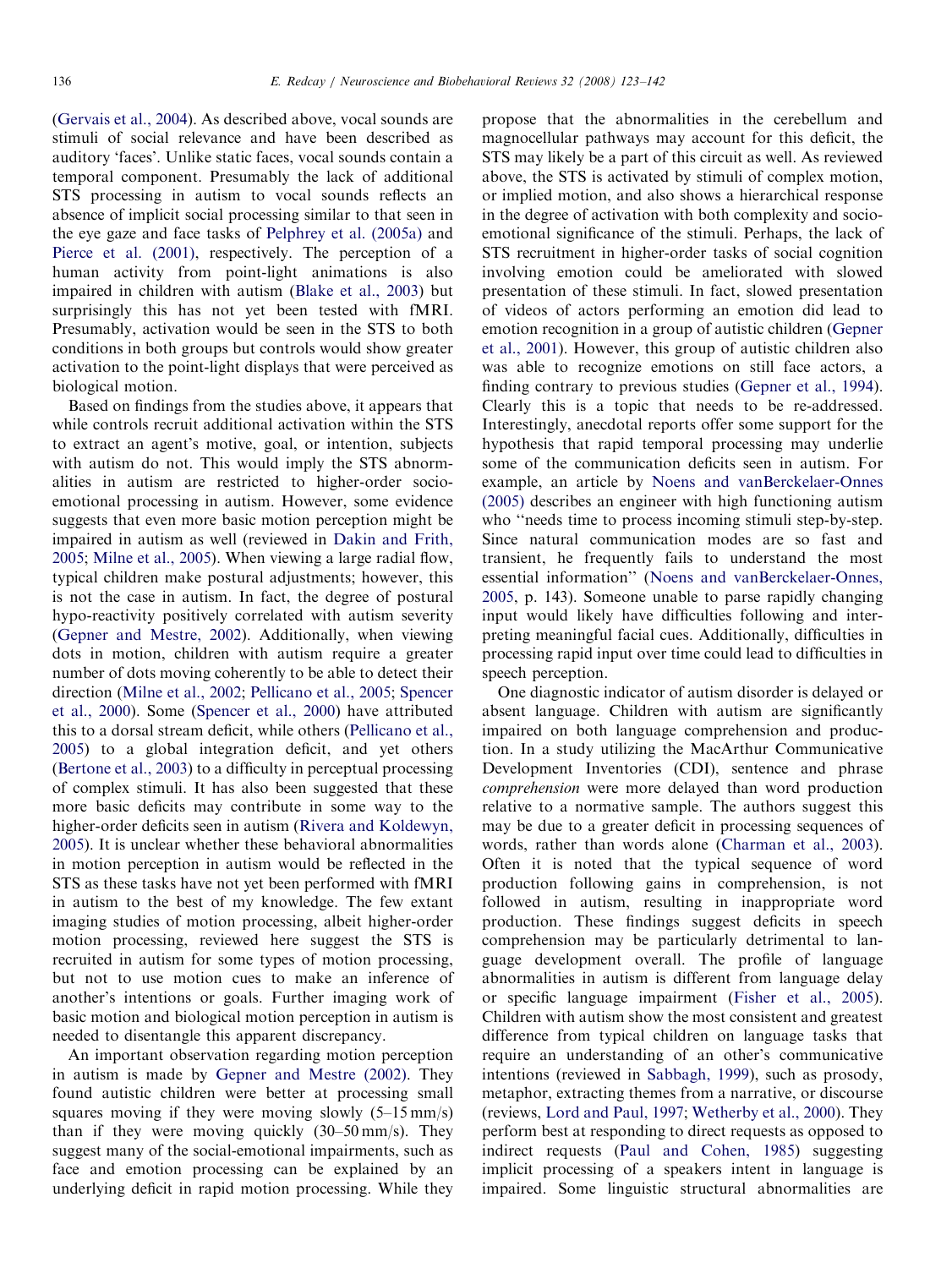present, such as deficits in vocabulary, syntax, grammar, and morphology but these are more variable than pragmatic deficits (review, [Tager-Flusberg and Joseph,](#page-18-0) [2003](#page-18-0)).

Only a handful of studies have examined the neural bases of language processing in subjects with autism and have found mixed results with regard to STS activation. Two studies of passive listening to speech-like sounds (one study was performed under sedation) revealed significantly reduced temporal lobe activity (STG and MTG) in autistic patients as compared to controls ([Boddaert et al., 2003,](#page-15-0) [2004a](#page-15-0)). Interestingly, three fMRI studies of high-functioning adults with autism, one of irony comprehension [\(Wang](#page-18-0) [et al., 2006\)](#page-18-0), one of semantic vs. perceptual processing ([Harris et al., 2006](#page-16-0)), and one of explicit sentence comprehension [\(Just et al., 2004](#page-17-0)), found greater activity in STG/S in participants with autism than in IQ matched controls. Two of these [\(Harris et al., 2006;](#page-16-0) [Wang et al.,](#page-18-0) [2006](#page-18-0)) contained a number of participants with Asperger's disorder. Asperger's disorder is characterized by deficits in social behavior but not by language impairments and thus studying language with a mix of Asperger's and autism participants could possibly confound group results. Nonetheless, these studies do offer valuable information that suggests that high-functioning adults with autism spectrum disorders (ASD) can engage STG/S for language processing. Given the pattern of behavioral abnormalities, it is possible that high-functioning ASD individuals are able to perform a language task (although often with more effort and poorer performance), but, unlike controls, without explicit instruction or other motivation they are not compelled to do so. This is analogous to evidence from the social perception literature as discussed above. Behavioral evidence does show that autistic individuals are worse at extracting speech signal from noise [\(Alcantara](#page-15-0) [et al., 2004\)](#page-15-0) and show reduced orienting to speech as compared to non-speech sounds [\(Klin, 1991\)](#page-17-0). Together these findings suggest speech perception is not an automatic process in autism and this lack of automatic orienting, perception, and interpretation of speech may be a critical deficit. Perhaps, as discussed above, the lack of automatic interpretation of speech is due to a deficit in rapid ''auditory motion'' integration. Speech requires a very quick integration of multiple words, stress patterns, and intonational cues. High-functioning autistic individuals may be able to parse the simple word content but integrating other contextual cues creates a task that is too complex.

# 4.3. Role of connectivity in STS impairments in autism

A large body of neuroanatomical, neurofunctional, behavioral, and anecdotal evidence (reviewed above) suggests the temporal lobes and particularly the STS/ STG, are impaired in autism. While more research is required, an emerging picture of STS dysfunction in autism is not specifically in the ability to parse streams of information, but rather the ability to extract meaning from them automatically. However, some evidence suggests there is a deficit in integration of rapidly presented information [\(Gepner and Mestre, 2002;](#page-16-0) [Noens and](#page-17-0) [vanBerckelaer-Onnes, 2005\)](#page-17-0) or complex motion processing ([Bertone et al., 2003\)](#page-15-0). The ability to extract meaning from inputs may require not only intact STS but also intact input from other higher-order association regions such as frontal cortex. Much current research has identified abnormalities in both structural connectivity (which refers to the anatomical connections between regions as measured through integrity of white matter tracts or volume of white matter) and functional connectivity (which refers to the coherence in activity patterns between regions) in autism ([Belmonte et al., 2004](#page-15-0); [Courchesne and Pierce, 2005](#page-16-0)). For example, white matter tracts (measured through DTI) are abnormal [\(Barnea-Goraly et al., 2004\)](#page-15-0). White matter volume is increased at young ages in autism ([Courchesne](#page-16-0) [et al., 2001](#page-16-0); [Herbert et al., 2004\)](#page-16-0) and higher-order association cortices are relatively more impaired structurally ([Carper and Courchesne, 2005;](#page-16-0) [Carper et al., 2002\)](#page-16-0). Studies of functional connectivity have found reduced connectivity in autism, particularly within and between frontal and parietal (or occipital) regions, during sentence comprehension judgments ([Just et al., 2004\)](#page-17-0), executive function ([Just et al., 2006\)](#page-17-0), working memory ([Koshino](#page-17-0) [et al., 2005](#page-17-0)), and visuomotor performance [\(Villalobos](#page-18-0) [et al., 2005](#page-18-0)). The only study to examine connectivity during a task that produced reduced STS activity in autism ([Castelli et al., 2002\)](#page-16-0) found reduced connectivity between STS and extrastriate cortex. In this study, the connectivity was assessed relative to a region in extrastriate cortex, not STS. It would be interesting to know if reduced connectivity was present between the STS and medial prefrontal cortex in this study and whether that reduced prefrontal input contributed to the inability to attribute intentions to the shapes. At the present time, however, it is not clear how much prefrontal cortical input contributes to TOM processes in the STS.

## 5. Conclusion

I argue that a common mechanism for both social and speech perception is performed by the STS, namely parsing rapidly changing auditory and visual input and extracting meaning from this input. The ability to integrate changing auditory and visual cues (both within and across modalities) and extract social or communicative significance of these cues may be critical to word learning. Based on the behavioral and functional literature currently available, the particular deficit in STS function in autism may be the automatic extraction of meaning from rapidly presented visual or auditory cues. However, some deficits in simple parsing of these rapidly presented cues may also exist. This inability to assign meaning to cues may be an underlying cause for the impaired language learning, particularly in pragmatic aspects of language, which are characteristic of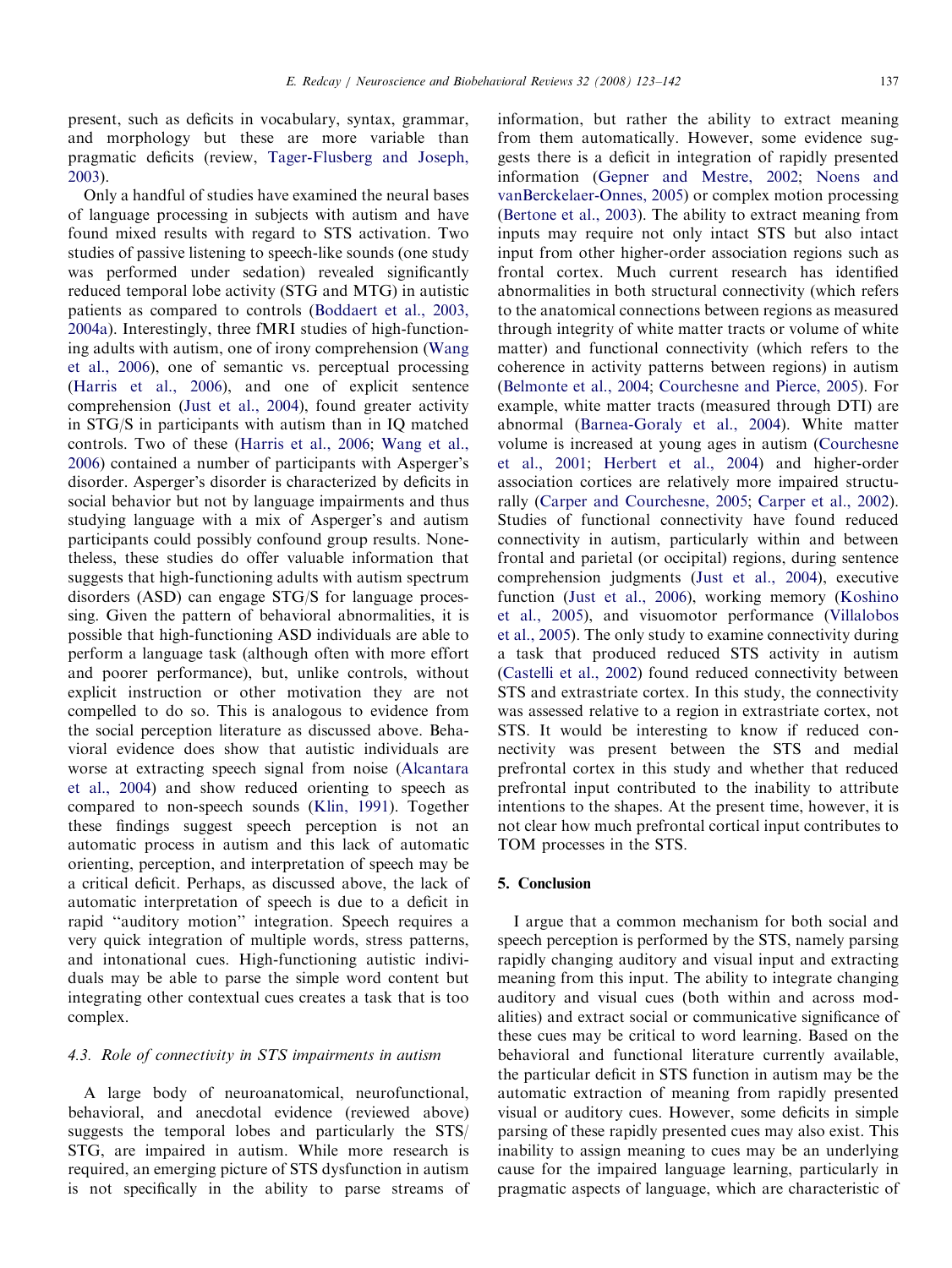<span id="page-15-0"></span>autism. Further research is needed to determine the role of the STS and its connectivity with other regions in the emergence of the pervasive communicative deficits seen in autism.

A complex neurobehavioral disorder such as autism cannot be explained by abnormalities in one brain area, nor is language acquisition dependent on the development of just one area. Development progresses through a complex interaction of many brain and behavioral changes and experiences. The current review aimed to focus on the role of an adult 'language comprehension region' from a developmental ontogenetic perspective based on evidence of its role in both non-verbal behaviors important to language acquisition and speech perception itself. Evidence that this area may be abnormal in a disorder characterized by language and social communication adds additional support to this hypothesis and suggests STS dysfunction may be a critical contributing factor in the emergence of the autistic phenotype.

#### Acknowledgments

I am grateful to Dr. Eric Courchesne, Dr. Laura Schreibman, Dr. Leslie Carver, Dr. Victor Ferreira, and Dan Kennedy for insightful comments and discussion on the manuscript.

## References

- Akhtar, N., Tomasello, M., 1996. Two-year-olds learn words for absent objects and actions. British Journal of Developmental Psychology 14, 79–93.
- Akiyama, T., Kato, M., Muramatsu, T., Saito, F., Nakachi, R., Kashima, H., 2006a. A deficit in discriminating gaze direction in a case with right superior temporal gyrus lesion. Neuropsychologia 44, 161–170.
- Akiyama, T., Kato, M., Muramatsu, T., Saito, F., Umeda, S., Kashima, H., 2006b. Gaze but not arrows: a dissociative impairment after right superior temporal gyrus damage. Neuropsychologia 44, 1804–1810.
- Alcantara, J.I., Weisblatt, E.J.L., Moore, B.C.J., Bolton, P.F., 2004. Speech-in-noise perception in high-functioning individuals with autism or Asperger's syndrome. Journal of Child Psychology and Psychiatry 45, 1107–1114.
- Allison, T., Puce, A., McCarthy, G., 2000. Social perception from visual cues: role of the STS region. Trends in Cognitive Science 4, 267–278.
- Andrews, T.J., Ewbank, M.P., 2004. Distinct representations for facial identity and changeable aspects of faces in the human temporal lobe. Neuroimage 23, 905–913.
- Bailey, A., Luthert, P., Dean, A., Harding, B., Janota, I., Montgomery, M., et al., 1998. A clinicopathological study of autism. Brain 121, 889–905.
- Baldwin, D.A., 1991. Infants' contribution to the achievement of joint reference. Child Development 62, 875–890.
- Baldwin, D.A., Baird, J.A., Saylor, M.M., Clark, M.A., 2001. Infants parse dynamic action. Child Development 72, 708–717.
- Baldwin, D.A., Markman, E.M., Bill, B., Desjardins, R.N., Irwin, J.M., Tidball, G., 1996. Infants' reliance on a social criterion for establishing word–object relations. Child Development 67, 3135–3153.
- Ban, T., Shiwa, T., Kawamura, K., 1991. Cortico-cortical projections from the prefrontal cortex to the superior temporal sulcal area (STS) in the monkey studied by means of HRP method. Archives Italiennes de Biologie 129, 259–272.
- Barnea-Goraly, N., Kwon, H., Menon, V., Eliez, S., Lotspeich, L., Reiss, A.L., 2004. White matter structure in autism: preliminary evidence from diffusion tensor imaging. Biological Psychiatry 55, 323–326.
- Barnes, C.L., Pandya, D.N., 1992. Efferent cortical connections of multimodal cortex of the superior temporal sulcus in the rhesus monkey. Journal of Comparative Neurology 318, 222–244.
- Baron-Cohen, S., Campbell, R., Karmiloff-Smith, A., Grant, J., Walker, J., 1995. Are children with autism blind to the mentalistic significance of the eyes? British Journal of Developmental Psychology 13.
- Barraclough, N.E., Xiao, D., Baker, C.I., Oram, M.W., Perrett, D.I., 2005. Integration of visual and auditory information by superior temporal sulcus neurons responsive to the sight of actions. Journal of Cognitive Neuroscience 17, 377–391.
- Bates, E., 1997. Origins of language disorders: a comparative approach. Developmental Neuropsychology 13, 447–476.
- Bates, E., Dick, F., 2002. Language, gesture, and the developing brain. Developmental Psychobiology 40, 293–310.
- Bates, E., Thal, D., Finlay, B., Clancy, B., 2003. Early language development and its neural correlates. Child Neuropsychology 8 (Part II), 525–592.
- Beauchamp, M.S., Lee, K.E., Haxby, J.V., Martin, A., 2002. Parallel visual motion processing streams for manipulable objects and human movements. Neuron 34, 149–159.
- Beauchamp, M.S., Argall, B.D., Bodurka, J., Duyn, J.H., Martin, A., 2004. Unraveling multisensory integration: patchy organization within human STS multisensory cortex. Nature Neuroscience 7, 1190–1192.
- Belin, P., Fecteau, S., Bedard, C., 2004. Thinking the voice: neural correlates of voice perception. Trends in Cognitive Sciences 8, 129–135.
- Belin, P., Zatorre, R.J., Lafaille, P., Ahad, P., Pike, B., 2000. Voiceselective areas in human auditory cortex. Nature 403, 309–312.
- Belmonte, M., Cook Jr., E.H., Anderson, G., Rubenstein, J., Greenough, W., Beckel-Mitchener, A., et al., 2004. Autism as a disorder of neural information processing: directions for research and targets for therapy. Molecular Psychiatry 9, 646–663.
- Bertone, A., Mottron, L., Jelenic, P., Faubert, J., 2003. Motion perception in autism: a ''complex'' issue. Journal of Cognitive Neuroscience 15, 218–225.
- Benevento, L.A., Fallon, J., Davis, B.J., Rezak, M., 1977. Auditory–visual interaction in single cells in the cortex of the superior temporal sulcus and the orbital frontal cortex of the macaque monkey. Experimental Neurology 57, 849–872.
- Bidet-Caulet, A., Voisin, J., Bertrand, O., Fonlupt, P., 2005. Listening to a walking human activates the temporal biological motion area. NeuroImage 28, 132–139.
- Binder, J.R., Frost, J.A., Hammeke, T.A., Bellgowan, P.S., Springer, J.A., Kaufman, J.N., et al., 2000. Human temporal lobe activation by speech and nonspeech sounds. Cerebral Cortex 10, 512–528.
- Blake, R., Turner, L.M., Smoski, M.J., Pozdol, S.L., Stone, W.L., 2003. Visual recognition of biological motion is impaired in children with autism. Psychological Science 14, 151–157.
- Boddaert, N., Belin, P., Chabane, N., Poline, J.B., Barthelemy, C., Mouren-Simeoni, M.C., et al., 2003. Perception of complex sounds: abnormal pattern of cortical activation in autism. American Journal of Psychiatry 160, 2057–2060.
- Boddaert, N., Chabane, N., Belin, P., Bourgeois, M., Royer, V., Barthelemy, C., et al., 2004a. Perception of complex sounds in autism: abnormal auditory cortical processing in children. American Journal of Psychiatry 161, 2117–2120.
- Boddaert, N., Chabane, N., Gervais, H., Good, C.D., Bourgeois, M., Plumet, M.H., et al., 2004b. Superior temporal sulcus anatomical abnormalities in childhood autism: a voxel-based morphometry MRI study. NeuroImage 23, 364–369.
- Boemio, A., Fromm, S., Braun, A., Poeppel, D., 2005. Hierarchical and asymmetric temporal sensitivity in human auditory cortices. Nature Neuroscience 8, 389–395.
- Bruce, C., Desimone, R., Gross, C.G., 1981. Visual properties of neurons in polysensory area in superior temporal sulcus of the macaque. Journal of Neurophysiology 46, 369–384.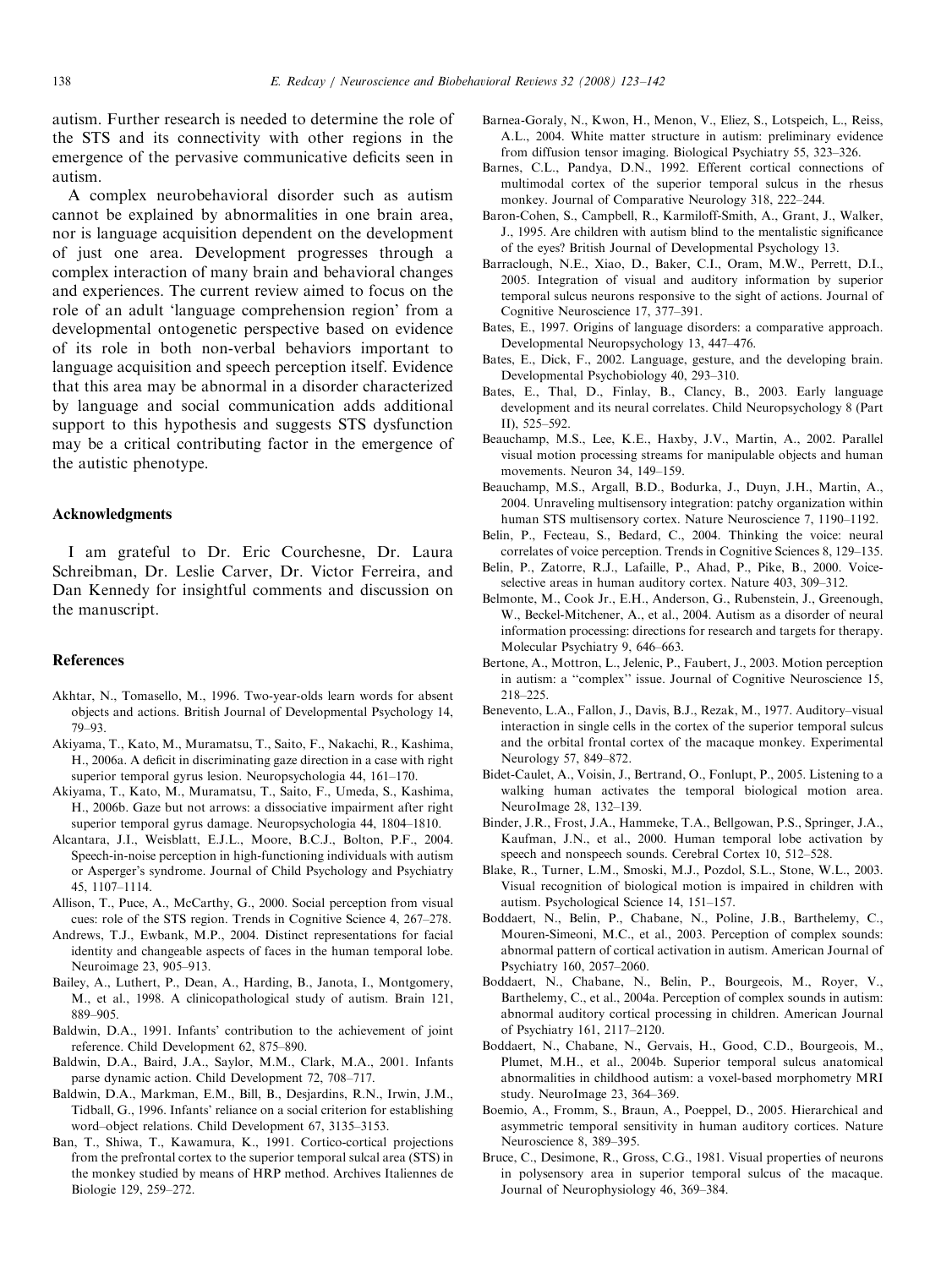- <span id="page-16-0"></span>Campbell, R., MacSweeney, M., Surguladze, S., Calvert, G., McGuire, P., Suckling, J., et al., 2001. Cortical substrates for the perception of face actions: an fMRI study of the specificity of activation for seen speech and for meaningless lower-face acts (gurning). Cognitive Brain Research 12, 233–243.
- Carpenter, M., Nagell, K., Tomasello, M., 1998. Social cognition, joint attention, and communicative competence from 9 to 15 months of age. Monographs of the Society of Research in Child Development 63 (i–vi), 1–143.
- Carper, R.A., Courchesne, E., 2000. Inverse correlation between frontal lobe and cerebellum sizes in children with autism. Brain 123, 836–844.
- Carper, R.A., Courchesne, E., 2005. Localized enlargement of the frontal cortex in early autism. Biological Psychiatry 57, 126–133.
- Carper, R.A., Moses, P., Tigue, Z.D., Courchesne, E., 2002. Cerebral lobes in autism: early hyperplasia and abnormal age effects. Neuroimage 16, 1038–1051.
- Castelli, F., Frith, C., Happe, F., Frith, U., 2002. Autism, asperger syndrome and brain mechanisms for the attribution of mental states to animated shapes. Brain 125, 1839–1849.
- Charman, T., Drew, A., Baird, C., Baird, G., 2003. Measuring early language development in preschool children with autism spectrum disorder using the macarthur communicative development inventory (infant form). Journal of Child Language 30, 213–236.
- Chiron, C., Jambaqué, I., Nabbout, R., Lounes, R., Syrota, A., Dulac, O., 1997. The right brain hemisphere is dominant in human infants. Brain 120, 1057–1065.
- Courchesne, E., Pierce, K., 2005. Why the frontal cortex in autism might be talking only to itself: local over-connectivity but long-distance disconnection. Current Opinion in Neurobiology 15, 225–230.
- Courchesne, E., Karns, C., Davis, H.R., Ziccardi, R., Carper, R., Tigue, Z., et al., 2001. Unusual brain growth patterns in early life in patients with autistic disorder: an MRI study. Neurology 57, 245–254.
- Courchesne, E., Carper, R., Akshoomoff, N., 2003. Evidence of brain overgrowth in the first year of life in autism. Journal of the American Medical Association 290, 337–344.
- Courchesne, E., Redcay, E., Kennedy, D.P., 2004. The autistic brain: birth through adulthood. Current Opinion in Neurology 17, 489–496.
- Crinion, J.T., Lambon-Ralph, M.A., Warburton, E.A., Howard, D., Wise, R.J., 2003. Temporal lobe regions engaged during normal speech comprehension. Brain 126, 1193–1201.
- Cusick, C.G., Seltzer, B., Cola, M., Griggs, E., 1995. Chemoarchitectonics and corticocortical terminations within the superior temporal sulcus of the rhesus monkey: evidence for subdivisions of superior temporal polysensory cortex. Journal of Comparative Neurology 360, 513–535.
- Dakin, S., Frith, U., 2005. Vagaries of visual perception in autism. Neuron 48, 497–507.
- Deak, G.O., Flom, R.A., Pick, A.D., 2000. Effects of gesture and target on 12- and 18-month-olds' joint visual attention to objects in front of or behind them. Developmental Psychology 36, 511–523.
- Dehaene-Lambertz, G., Pallier, C., Serniclaes, W., Sprenger-Charolles, L., Jobert, A., Dehaene, S., 2005. Neural correlates of switching from auditory to speech perception. Neuroimage 24, 21–33.
- Delgado, C.E., Peter, M., Crowson, M., Markus, J., Yale, M., Schwartz, H., 2002. Responding to joint attention and language development: a comparison of target locations. Journal of Speech, Language, and Hearing Research 45, 715–719.
- Diesendruck, G., Markson, L., Akhtar, N., Reudor, A., 2004. Two-yearolds' sensitivity to speakers' intent: An alternative account of Samuelson and Smith. Developmental Science 7, 33–41.
- Ekman, P., Friesen, W.V., 1978. Facial action coding system: A technique for the measurement of facial movement. Palo Alto: Consulting Psychologists Press.
- Engelien, A., Tuscher, O., Hermans, W., Isenberg, N., Eidelberg, D., Frith, C., et al., 2006. Functional neuroanatomy of non-verbal semantic sound processing in humans. Journal of Neural Transmission 113, 599–608.
- Fecteau, S., Armony, J.L., Joanette, Y., Belin, P., 2004. Is voice processing species-specific in human auditory cortex? An fMRI study. Neuroimage 23, 840–848.
- Fenson, L., Dale, P.S., Reznick, J.S., Bates, E., Thal, D.J., Pethick, S.J., 1994. Variability in early communicative development. Monographs of the Society of Research on Child Development 59, 1–173 (discussion 174-85).
- Fernald, A., Pinto, J.P., Swingley, D., Weinberg, A., McRoberts, G.W., 2001. Rapid gains in speech of verbal processing by infants in the 2nd year. Language development: the essential readings. Essential readings in developmental psychology vii, 375.
- Fisher, N., Happe, F., Dunn, J., 2005. The relationship between vocabulary, grammar, and false belief task performance in children with autistic spectrum disorders and children with moderate learning difficulties. Journal of Child Psychology and Psychiatry 46, 409–419.
- Frith, U., Frith, C.D., 2003. Development and neurophysiology of mentalizing. Philosophical Transactions of the Royal Society of London, Series B, Biological Sciences 358, 459–473.
- Gallagher, H.L., Frith, C.D., 2004. Dissociable neural pathways for the perception and recognition of expressive and instrumental gestures. Neuropsychologia 42, 1725–1736.
- Gendry Meresse, I., Zilbovicius, M., Boddaert, N., Robel, L., Philippe, A., Sfaello, I., et al., 2005. Autism severity and temporal lobe functional abnormalities. Annals of Neurology 58, 466–469.
- Gepner, B., Mestre, D., 2002. Rapid visual–motion integration deficit in autism. Trends in Cognitive Sciences 6, 455.
- Gepner, B., De Schonen, S., Buttin, C., 1994. Face processing in young autistic children. Infant Behavior and Development 17, 661.
- Gepner, B., Deruelle, C., Grynfeltt, S., 2001. Motion and emotion: a novel approach to the study of face processing by young autistic children. Journal of Autism and Developmental Disorders 31, 37–45.
- Gervais, H., Belin, P., Boddaert, N., Leboyer, M., Coez, A., Sfaello, I., et al., 2004. Abnormal cortical voice processing in autism. Nature Neuroscience 7, 801–802.
- Giraud, A.L., Price, C.J., 2001. The constraints functional neuroimaging places on classical models of auditory word processing. Journal of Cognitve Neuroscience 13, 754–765.
- Goldin-Meadow, S., 1998. The development of gesture and speech as an integrated system. New Directions for Child Development 79.
- Goldin-Meadow, S., 2000. Beyond words: the importance of gesture to researchers and learners. Child Development 71, 231–239.
- Goldstein, M.H., King, A.P., West, M.J., 2003. Social interaction shapes babbling: testing parallels between birdsong and speech. Proceedings of the National Academy of Sciences 100, 8030–8035.
- Grandjean, D., Sander, D., Pourtois, G., Schwartz, S., Seghier, M.L., Scherer, K.R., et al., 2005. The voices of wrath: brain responses to angry prosody in meaningless speech. Nature Neuroscience 8, 145–146.
- Grossman, E.D., Blake, R., 2002. Brain areas active during visual perception of biological motion. Neuron 35, 1167–1175.
- Grossman, E.D., Blake, R., Kim, C.-Y., 2004. Learning to see biological motion: brain activity parallels behavior. Journal of Cognitive Neuroscience 16, 1669–1679.
- Hadjikhani, N., Joseph, R.M., Snyder, J., Tager-Flusberg, H., 2006. Anatomical differences in the mirror neuron system and social cognition network in autism. Cerebral Cortex 16, 1276–1282.
- Harris, G.J., Chabris, C.F., Clark, J., Urban, T., Aharon, I., Steele, S., et al., 2006. Brain activation during semantic processing in autism spectrum disorders via functional magnetic resonance imaging. Brain and Cognition 61, 54–68.
- Haxby, J.V., Hoffman, E.A., Gobbini, M.I., 2000. The distributed human neural system for face perception. Trends in Cognitive Sciences 4, 223–233.
- Haxby, J.V., Hoffman, E.A., Gobbini, M.I., 2002. Human neural systems for face recognition and social communication. Biological Psychiatry 51, 59–67.
- Herbert, M.R., Ziegler, D.A., Makris, N., Filipek, P.A., Kemper, T.L., Normandin, J.J., et al., 2004. Localization of white matter volume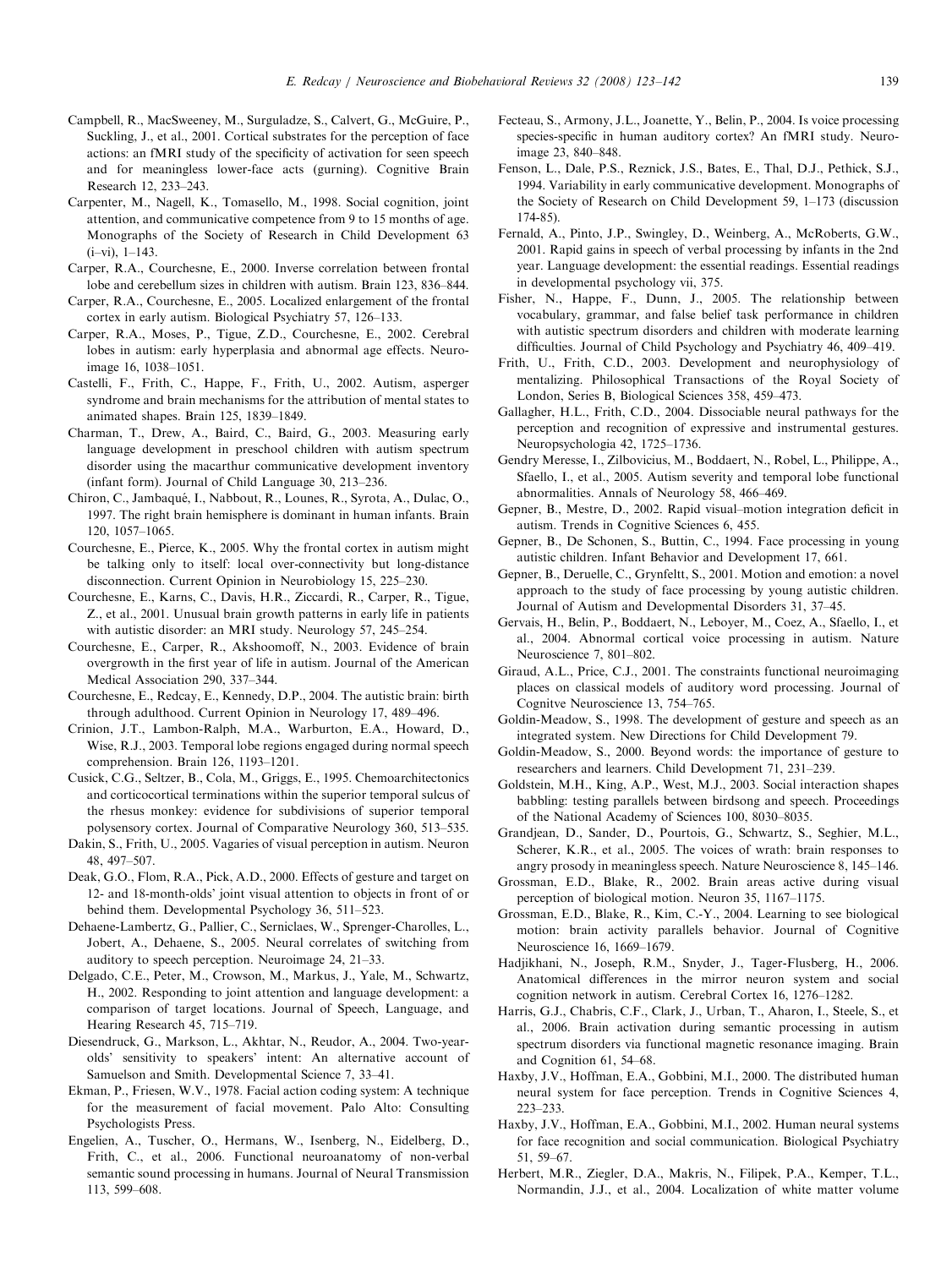<span id="page-17-0"></span>increase in autism and developmental language disorder. Annals Neurology 55, 530–540.

- Hisaoka, S., Harada, M., Nishitani, H., Mori, K., 2001. Regional magnetic resonance spectroscopy of the brain in autistic individuals. Neuroradiology 43, 496–498.
- Hoffman, E.A., Haxby, J.V., 2000. Distinct representations of eye gaze and identity in the distributed human neural system for face perception. Nature Neuroscience 3, 80–84.
- Hooker, C.I., Paller, K.A., Gitelman, D.R., Parrish, T.B., Mesulam, M.- M., Reber, P.J., 2003. Brain networks for analyzing eye gaze. Cognitive Brain Research 17, 406–418.
- Hutsler, J.J., 2003. The specialized structure of human language cortex: pyramidal cell size asymmetries within auditory and languageassociated regions of the temporal lobes. Brain and Language 86, 226–242.
- Iacoboni, M., 2005. Neural mechanisms of imitation. Current Opinion in Neurobiology 15, 1–6.
- Iacoboni, M., Koski, L.M., Brass, M., Harold, B., Woods, R., Dubeau, M-C.etal., 2001. Reafferent copies of imitated actions in the right superior temporal cortex. Proceedings of the National Academy of Sciences 98, 13995–13999.
- Iverson, J.M., Goldin-Meadow, S., 1997. What's communication got to do with it? Gesture in children blind from birth. Developmental Psychology 33, 453–467.
- Jellema, T., Perrett, D.I., 2003a. Cells in monkey STS responsive to articulated body motions and consequent static posture: a case of implied motion? Neuropsychologia 41, 1728–1737.
- Jellema, T., Perrett, D.I., 2003b. Perceptual history influences neural responses to face and body postures. Journal of Cognitive Neuroscience 15, 961–971.
- Jellema, T., Baker, C.I., Wicker, B., Perrett, D.I., 2000. Neural representation for the perception of the intentionality of actions. Brain and Cognition 44, 280–302.
- Just, M.A., Cherkassky, V.L., Keller, T.A., Minshew, N.J., 2004. Cortical activation and synchronization during sentence comprehension in high-functioning autism: evidence of underconnectivity. Brain 127, 1811–1821.
- Just, M.A., Cherkassky, V.L., Keller, T.A., Kana, R.K., Minshew, N.J., 2006. Functional and anatomical cortical underconnectivity in autism: evidence from an fMRI study of an executive function task and corpus callosum morphometry. Cerebral Cortex.
- Kingstone, A., Tipper, C., Ristic, J., Ngan, E., 2004. The eyes have it!: an fMRI investigation. Brain and Cognition 55, 269–271.
- Klin, A., 1991. Young autistic children's listening preferences in regard to speech: a possible characterization of the symptom of social withdrawal. Journal of Autism and Developmental Disorders 21, 29–42.
- Koshino, H., Carpenter, P.A., Minshew, N.J., Cherkassky, V.L., Keller, T.A., Just, M.A., 2005. Functional connectivity in an fMRI working memory task in high-functioning autism. Neuroimage 24, 810–821.
- LaBar, K.S., Crupain, M.J., Voyvodic, J.T., McCarthy, G., 2003. Dynamic perception of facial affect and identity in the human brain. Cerebral Cortex 13, 1023–1033.
- Levanen, S., Uutela, K., Salenius, S., Hari, R., 2001. Cortical representation of sign language: comparison of deaf signers and hearing nonsigners. Cerebral Cortex 11, 506–512.
- Levitt, J.G., Blanton, R.E., Smalley, S., Thompson, P.M., Guthrie, D., McCracken, J.T., et al., 2003. Cortical sulcal maps in autism. Cerebral Cortex 13, 728–735.
- Lewis, J.W., Wightman, F.L., Brefczynski, J.A., Phinney, R.E., Binder, J.R., DeYoe, E.A., 2004. Human brain regions involved in recognizing environmental sounds. Cerebral Cortex 14, 1008–1021.
- Lewis, J.W., Brefczynski, J.A., Phinney, R.E., Janik, J.J., DeYoe, E.A., 2005. Distinct cortical pathways for processing tool versus animal sounds. Journal of Neuroscience 25, 5148–5158.
- Liebenthal, E., Binder, J.R., Spitzer, S.M., Possing, E.T., Medler, D.A., 2005. Neural substrates of phonemic perception. Cerebral Cortex 15, 1621–1631.
- Lord, C., Paul, R., 1997. Language and communication in autism. Handbook of autism spectrum and pervasive developmental disorders, 195–225.
- MacSweeney, M., Campbell, R., Woll, B., Giampietro, V., David, A.S., McGuire, P.K., et al., 2004. Dissociating linguistic and nonlinguistic gestural communication in the brain. NeuroImage 22, 1605–1618.
- McCullough, S., Emmorey, K., Sereno, M., 2005. Neural organization for recognition of grammatical and emotional facial expressions in deaf asl signers and hearing nonsigners. Brain Research. Cognitive Brain Research 22, 193–203.
- Milne, E., Swettenham, J., Hansen, P., Campbell, R., Jeffries, H., Plaisted, K., 2002. High motion coherence thresholds in children with autism. Journal of Child Psychology and Psychiatry and Allied Disciplines 43, 255–263.
- Milne, E., Swettenham, J., Campbell, R., 2005. Motion perception and autistic spectrum disorder. A review. Current Psychology of Cognition. 23, 3–34.
- Molfese, D.L., 1990. Auditory evoked responses recorded from 16-monthold human infants to words they did and did not know. Brain and Language 38, 345–363.
- Moore, C., Angelopoulos, M., Bennett, P., 1999. Word learning in the context of referential and salience cues. Developmental Psychology 35, 60–68.
- Morales, M., Mundy, P., Rojas, J., 1998. Following the direction of gaze and langauge development in 6-month olds. Infant Behavior and Development 12, 373–377.
- Morales, M., Mundy, P., Delgado, C.E.F., Yale, M., Messinger, D., Neal, R., et al., 2000. Responding to joint attention across the 6- through 24 month age period and early language acquisition. Journal of Applied Developmental Psychology 21, 283–298.
- Morris, J.P., Pelphrey, K.A., McCarthy, G., 2005. Regional brain activation evoked when approaching a virtual human on a virtual walk. Journal of Cognitive Neuroscience 17, 1744–1752.
- Mottonen, R., Calvert, G.A., Jaaskelainen, I.P., Matthews, P.M., Thesen, T., Tuomainen, J., et al., 2006. Perceiving identical sounds as speech or non-speech modulates activity in the left posterior superior temporal sulcus. Neuroimage 30, 563–569.
- Muller, R.-A., Kleinhans, N., Courchesne, E., 2001. Broca's area and the discrimination of frequency transitions: a functional MRI study. Brain and Language 76, 70–76.
- Mundy, P., 2003. Annotation: the neural basis of social impairments in autism: the role of the dorsal medial-frontal cortex and anterior cingulate system. Journal of Child Psychology and Psychiatry 44, 793–809.
- Mundy, P., Gomes, A., 1998. Individual differences in joint attention skill development in the second year. Infant Behavior and Development 21, 469–482.
- Mundy, P., Card, J., Fox, N., 2000. EEG correlates of the development of infant joint attention skills. Developmental Psychobiology 36, 325–338.
- Mundy, P., Fox, N., Card, J., 2003. EEG coherence, joint attention and language development in the second year. Developmental Science 6, 48–54.
- Nakamura, A., Maess, B., Knosche, T.R., Gunter, T.C., Bach, P., Friederici, A.D., 2004. Cooperation of different neuronal systems during hand sign recognition. NeuroImage 23, 25–34.
- Neville, H.J., Bavelier, D., Corina, D., Rauschecker, J., Karni, A., Lalwani, A., et al., 1998. Cerebral organization for language in deaf and hearing subjects: biological constraints and effects of experience. Proceedings of the National Academy of Sciences 95, 922–929.
- Noens, I.L., vanBerckelaer-Onnes, I.A., 2005. Captured by details: sensemaking, language and communication in autism. Journal of Communication Disorders 38, 123–141.
- Noguchi, Y., Kaneoke, Y., Kakigi, R., Tanabe, H.C., Sadato, N., 2005. Role of the superior temporal region in human visual motion perception. Cerebral Cortex 15, 1592–1601.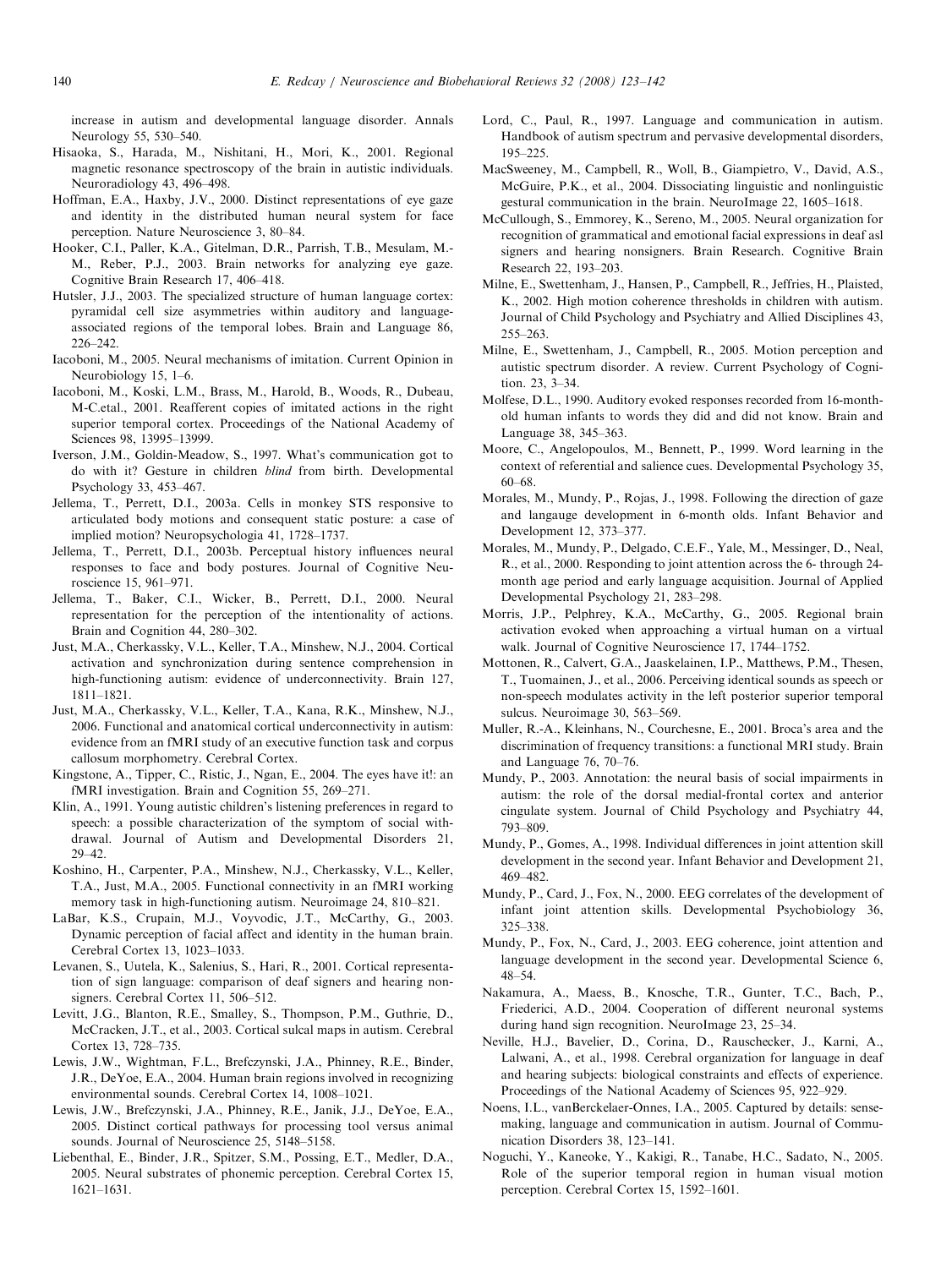- <span id="page-18-0"></span>Ohnishi, T., Matsuda, H., Hashimoto, T., Kunihiro, T., Nishikawa, M., Uema, T., et al., 2000. Abnormal regional cerebral blood flow in childhood autism. Brain 123, 1838–1844.
- Paul, R., Cohen, D.J., 1985. Comprehension of indirect requests in adults with autistic disorders and mental retardation. Journal of Speech and Hearing Research 28, 475–479.
- Pellicano, E., Gibson, L., Maybery, M., Durkin, K., Badcock, D.R., 2005. Abnormal global processing along the dorsal visual pathway in autism: a possible mechanism for weak visuospatial coherence? Neuropsychologia 43, 1044–1053.
- Pelphrey, K., Adolphs, R., Morris, J.P., 2004. Neuroanatomical substrates of social cognition dysfunction in autism. Mental Retardation and Developmental Disabilities Research Reviews 10, 259–271.
- Pelphrey, K.A., Morris, J.P., 2006. Brain mechanisms for interpreting the actions of others from biological-motion cues. Current Directions in Psychological Science 15, 136–140.
- Pelphrey, K.A., Mitchell, T.V., McKeown, M.J., Goldstein, J., Allison, T., McCarthy, G., 2003. Brain activity evoked by the perception of human walking: controlling for meaningful coherent motion. Journal of Neuroscience 23, 6819–6825.
- Pelphrey, K.A., Viola, R.J., McCarthy, G., 2004. When strangers pass: processing of mutual and averted social gaze in the superior temporal sulcus. Psychological Science 15, 598–603.
- Pelphrey, K.A., Morris, J.P., McCarthy, G., 2005a. Neural basis of eye gaze processing deficits in autism. Brain 128, 1038–1048.
- Pelphrey, K.A., Morris, J.P., Michelich, C.R., Allison, T., McCarthy, G., 2005b. Functional anatomy of biological motion perception in posterior temporal cortex: an fMRI study of eye, mouth and hand movements. Cerebral Cortex 15, 1866–1876.
- Petitto, L.A., Zatorre, R.J., Gauna, K., Nikelski, E.J., Dostie, D., Evans, A.C., 2000. Speech-like cerebral activity in profoundly deaf people processing signed languages: implications for the neural basis of human language. Proceedings of the National Academy of Sciences 97, 13961–13966.
- Peuskens, H., Vanrie, J., Verfaillie, K., Orban, G.A., 2005. Specificity of regions processing biological motion. European Journal of Neuroscience 21, 2864–2875.
- Pierce, K., Müller, R.-A., Ambrose, J., Allen, G., Courchesne, E., 2001. Face processing occurs outside the fusiform 'face area' in autism: evidence from fMRI. Brain 124, 2059–2073.
- Puce, A., Allison, T., Bentin, S., Gore, J.C., McCarthy, G., 1998. Temporal cortex activation in humans viewing eye and mouth movements. Journal of Neuroscience 18, 2188–2199.
- Redcay, E., Courchesne, E., 2005. When is the brain enlarged in autism? A meta-analysis of all brain size reports. Biological Psychiatry 58, 1–9.
- Rimol, L.M., Specht, K., Weis, S., Savoy, R., Hugdahl, K., 2005. Processing of sub-syllabic speech units in the posterior temporal lobe: an fMRI study. Neuroimage 26, 1059–1067.
- Rivera, S.M., Koldewyn, K., 2005. Unraveling the mystery of motion perception impairments in autism: some further consideration. Current Psychology of Cognition 23, 189–197.
- Rizzolatti, G., Arbib, M.A., 1998. Language within our grasp. Trends in Neuroscience 21, 188–194.
- Rizzolatti, G., Fogassi, L., Gallese, V., 2001. Neurophysiological mechanisms underlying the understanding and imitation of action. Nature Reviews Neuroscience 2, 661–670.
- Roder, B., Stock, O., Neville, H., Bien, S., Rosler, F., 2002. Brain activation modulated by the comprehension of normal and pseudoword sentences of different processing demands: a functional magnetic resonance imaging study. Neuroimage 15, 1003–1014.
- Sabbagh, M.A., 1999. Communicative intentions and language: evidence from right-hemisphere damage and autism. Brain and Language 70, 29–69.
- Sadato, N., Yamada, H., Okada, T., Yoshida, M., Hasegawa, T., Matsuki, K.-I., et al., 2004. Age-dependent plasticity in the superior temporal sulcus in deaf humans: a functional MRI study. BMC Neuroscience 5, 56.
- Sakai, K.L., 2005. Language acquisition and brain development. Science 310, 815–819.
- Sakai, K.L., Tatsuno, Y., Suzuki, K., Kimura, H., Ichida, Y., 2005. Sign and speech: amodal commonality in left hemisphere dominance for comprehension of sentences. Brain 128, 1407–1417.
- Samson, D., Apperly, I.A., Chiavarino, C., Humphreys, G.W., 2004. Left temporoparietal junction is necessary for representing someone else's belief. Nature Neuroscience 7, 499–500.
- Saxe, R., Xiao, D.-K., Kovacs, G., Perrett, D.I., Kanwisher, N., 2004. A region of right posterior superior temporal sulcus responds to observed intentional actions. Neuropsychologia 42, 1435–1446.
- Schmahmann, J.D., Pandya, D.N., 1991. Projections to the basis pontis from the superior temporal sulcus and superior temporal region in the rhesus monkey. Journal of Comparative Neurology 308, 224–248.
- Schultz, J., Imamizu, H., Kawato, M., Frith, C.D., 2004. Activation of the human superior temporal gyrus during observation of goal attribution by intentional objects. Journal of Cognitive Neuroscience 16, 1695–1705.
- Scott, S.K., Blank, C.C., Rosen, S., Wise, R.J., 2000. Identification of a pathway for intelligible speech in the left temporal lobe. Brain 123 (Part 12), 2400–2406.
- Scott, S.K., Rosen, S., Lang, H., Wise, R.J., 2006. Neural correlates of intelligibility in speech investigated with noise vocoded speech—a positron emission tomography study. Journal of the Acoustical Society of America 120, 1075–1083.
- Seltzer, B., Pandya, D.N., 1989. Frontal lobe connections of the superior temporal sulcus in the rhesus monkey. Journal of Compartive Neurology 281, 97–113.
- Seltzer, B., Cola, M.G., Gutierrez, C., Massee, M., Weldon, C., Cusick, C.G., 1996. Overlapping and nonoverlapping cortical projections to cortex of the superior temporal sulcus in the rhesus monkey: double anterograde tracer studies. Journal of Compartive Neurology 370, 173–190.
- Sestieri, C., Di Matteo, R., Ferretti, A., Del Gratta, C., Caulo, M., Tartaro, A., et al., 2006. ''what'' versus ''where'' in the audiovisual domain: an fMRI study. Neuroimage 33, 672–680.
- Specht, K., Reul, J., 2003. Functional segregation of the temporal lobes into highly differentiated subsystems for auditory perception: an auditory rapid event-related fMRI-task. Neuroimage 20, 1944–1954.
- Spencer, J., O'Brien, J., Riggs, K., Braddick, O., Atkinson, J., Wattam-Bell, J., 2000. Motion processing in autism: evidence for a dorsal stream deficiency. Neuroreport 11, 2765–2767.
- Spiers, H.J., Maguire, E.A., 2006. Spontaneous mentalizing during an interactive real world task: an fMRI study. Neuropsychologia 44, 1674–1682.
- Tager-Flusberg, H., Joseph, R.M., 2003. Identifying neurocognitive phenotypes in autism. Philosophical Transactions of the Royal Society of London, Series B. Biological Sciences 358, 303–314.
- Tomasello, M., Todd, J., 1983. Joint attention and early lexical acquisition style. First Language 4, 197–212.
- Tomasello, M., Barton, M.E., 1994. Learning words in nonostensive contexts. Developmental Psychology 30, 639–650.
- Vaina, L.M., Solomon, J., Chowdhury, S., Sinha, P., Belliveau, J.W., 2001. Functional neuroanatomy of biological motion perception in humans. Proceedings of the National Academy of Sciences 98, 11656–11661.
- Villalobos, M.E., Mizuno, A., Dahl, B.C., Kemmotsu, N., Muller, R.-A., 2005. Reduced functional connectivity between v1 and inferior frontal cortex associated with visuomotor performance in autism. Neuro-Image 25, 916–925.
- Vouloumanos, A., Kiehl, K.A., Werker, J.F., Liddle, P.F., 2001. Detection of sounds in the auditory stream: event-related fMRI evidence for differential activation to speech and nonspeech. Journal of Cognitive Neuroscience 13, 994–1005.
- Wang, A.T., Lee, S.S., Sigman, M., Dapretto, M., 2006. Neural basis of irony comprehension in children with autism: the role of prosody and context. Brain 129, 932–943.